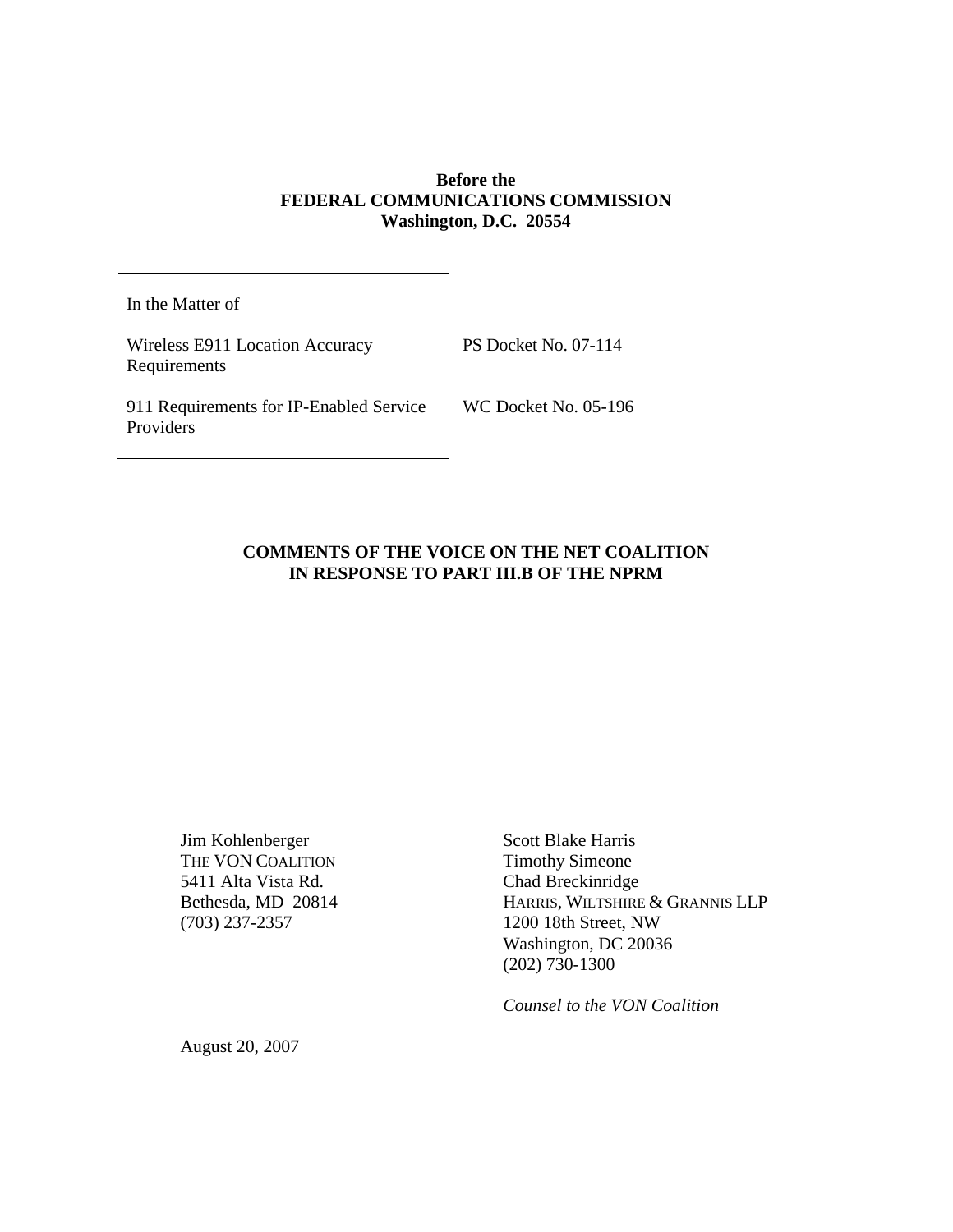# **TABLE OF CONTENTS**

| $\mathbf{I}$ . | INTRODUCTION AND SUMMARY: IMPOSING AN AUTOLOCATION AND ACCURACY<br>MANDATE ON INTERCONNECTED VOIP SERVICES WOULD CREATE A<br>TECHNICALLY INFEASIBLE REQUIREMENT AND HARM PUBLIC SAFETY. 1             |
|----------------|-------------------------------------------------------------------------------------------------------------------------------------------------------------------------------------------------------|
| II.            | IT IS NOT TECHNICALLY FEASIBLE FOR INTERCONNECTED VOIP SERVICE<br>PROVIDERS TO AUTOMATICALLY LOCATE CALLERS USING THE CMRS                                                                            |
| III.           | SUPERIMPOSING THE CMRS AUTOLOCATION MANDATE ON INTERCONNECTED<br>VOIP SERVICES WOULD IGNORE THE FUNDAMENTAL DISTINCTIONS BETWEEN<br>INTERCONNECTED VOIP SERVICES, COULD HARM PUBLIC SAFETY, AND WOULD |
| IV.            | THE COMMISSION SHOULD NOT IMPOSE A SPECIFIC TECHNOLOGY OR                                                                                                                                             |
| $V_{\cdot}$    | ANY AUTOLOCATION AND ACCURACY MANDATES WOULD REQUIRE                                                                                                                                                  |
| VI.            | IMPOSING UNATTAINABLE AUTOLOCATION OBLIGATIONS WOULD JEOPARDIZE<br><b>INTERCONNECTED VOIP SERVICES' CRITICAL ROLE IN ROBUST EMERGENCY</b>                                                             |
|                | VII. THE COMMISSION SHOULD CONVENE A TECHNICAL ADVISORY COMMITTEE TO                                                                                                                                  |
|                | VIII. THE COMMISSION SHOULD CONSIDER OTHER AVENUES THAT CAN FOSTER<br>IMPROVED E911 CAPABILITY FOR INTERCONNECTED VOIP SERVICES24                                                                     |
|                |                                                                                                                                                                                                       |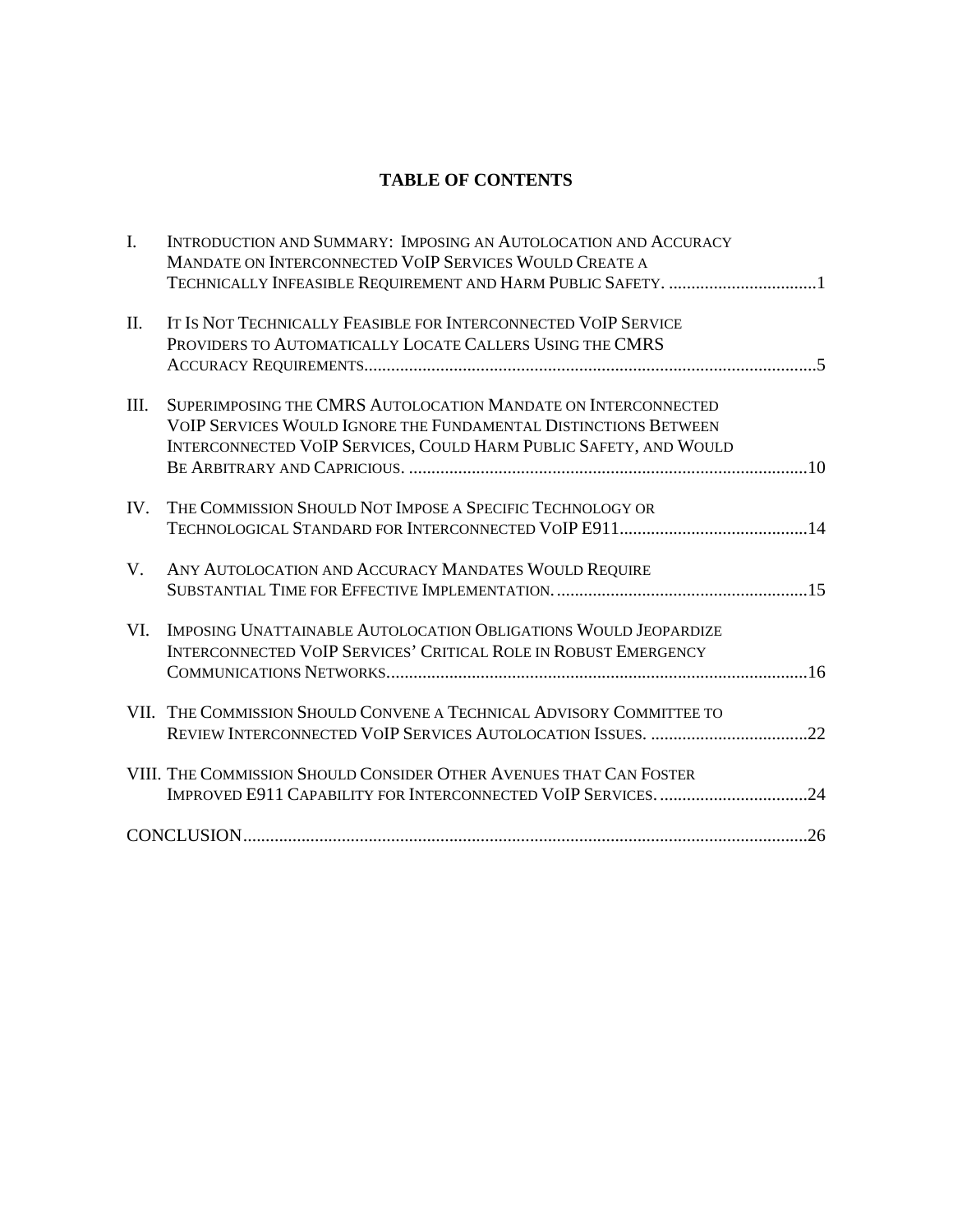# **Before the FEDERAL COMMUNICATIONS COMMISSION Washington, D.C. 20554**

In the Matter of

Wireless E911 Location Accuracy Requirements

PS Docket No. 07-114

911 Requirements for IP-Enabled Service Providers

WC Docket No. 05-196

# **COMMENTS OF THE VOICE ON THE NET COALITION IN RESPONSE TO PART III.B OF THE NPRM**

# **I. INTRODUCTION AND SUMMARY: IMPOSING AN AUTOLOCATION AND ACCURACY MANDATE ON INTERCONNECTED VOIP SERVICES WOULD CREATE A TECHNICALLY INFEASIBLE REQUIREMENT AND HARM PUBLIC SAFETY.**

The Voice on the Net Coalition ("VON") shares the Commission's goal of further

improving location capabilities for E911 and delivering to the public the best possible E911

services. VON knows that dialing 911 may be the most important call a person ever makes, and

its members take very seriously the need to provide end users the best possible emergency

service. Interconnected VoIP service providers have demonstrated their reliability and critical

adaptability in times of emergency, underscoring the importance of their services to consumers,

public safety, and the economy.

Interconnected VoIP providers have made extraordinary progress with respect to emergency services in very little time, particularly in comparison to traditional voice services.<sup>1</sup>

<sup>1</sup> *See* VON Coalition, VoIP Progress Presentation (*available at http://www.von.org/usr\_files/911%20-- %20Progress%201-10-07%20-%20ns.pdf)*.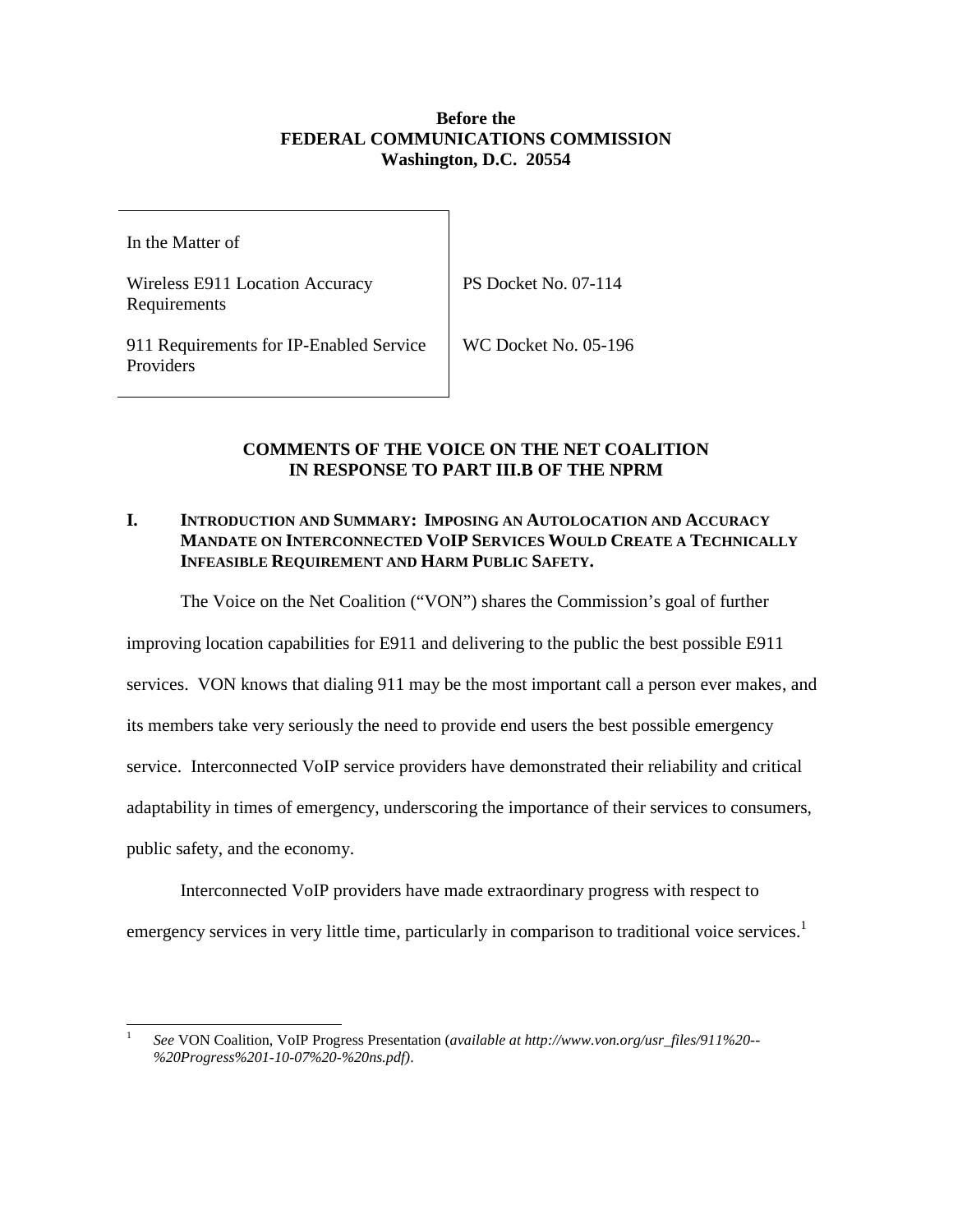They provide E911 to more than 97 percent of their subscribers<sup>2</sup> – a remarkable achievement considering that no underlying network connectivity provider can yet offer interconnected VoIP providers the ability to connect to all selective routers nationwide and that interconnected VoIP providers lack the liability protection afforded to licensed voice service providers. The absence of any Commission-imposed E911 technology mandate has allowed industry the technological flexibility necessary to develop a variety of approaches to deliver the best possible E911 services to the public.

In its Notice of Proposed Rulemaking ("NPRM"), however, the Commission tentatively concludes that an interconnected VoIP service that can be used in more than one location must employ an automatic location technology that meets the same accuracy standards that apply to CMRS services.<sup>3</sup> While this is a laudable goal, it is simply not achievable with the technologies available today. Imposing the CMRS autolocation and accuracy requirements on interconnected VoIP services all the same would degrade public safety significantly.

No commercially ready autolocation solution will allow interconnected VoIP providers to meet the current CMRS standards nationwide.<sup>4</sup> It is premature for the Commission to impose any such mandate when the technology is not yet developed. Indeed, the Commission needs to ensure that technical solutions are available across the full spectrum of geographies and

<sup>2</sup> *See id.* at 4.

<sup>3</sup> *See Wireless E911 Location Accuracy Requirements; Revision of the Commission's Rules to Ensure Compatibility with Enhanced 911 Emergency Calling Systems; Association of Public-Safety Communications Officials-International, Inc. Request for Declaratory Ruling; 911 Requirements for IP-Enabled Service Providers*, PS Docket No. 07-114, CC Docket No. 94-102, WC Docket No. 05-196, Notice of Proposed Rulemaking ¶ 18 (rel. June 1, 2007) ("NPRM").

<sup>4</sup> The Part A comments demonstrate that no commercially ready solution exists for CMRS providers either. *See, e.g.,* Comments of T-Mobile at 4-10 (filed July 5, 2007); Comments of TruePosition at 3-4 (filed July 5, 2007); Comments of Sprint Nextel at 8-12 (filed July 5, 2007); Comments of Verizon Wireless at 14-22 (filed July 5, 2007); Comments of Qualcomm at 4-7 (filed July 5, 2007).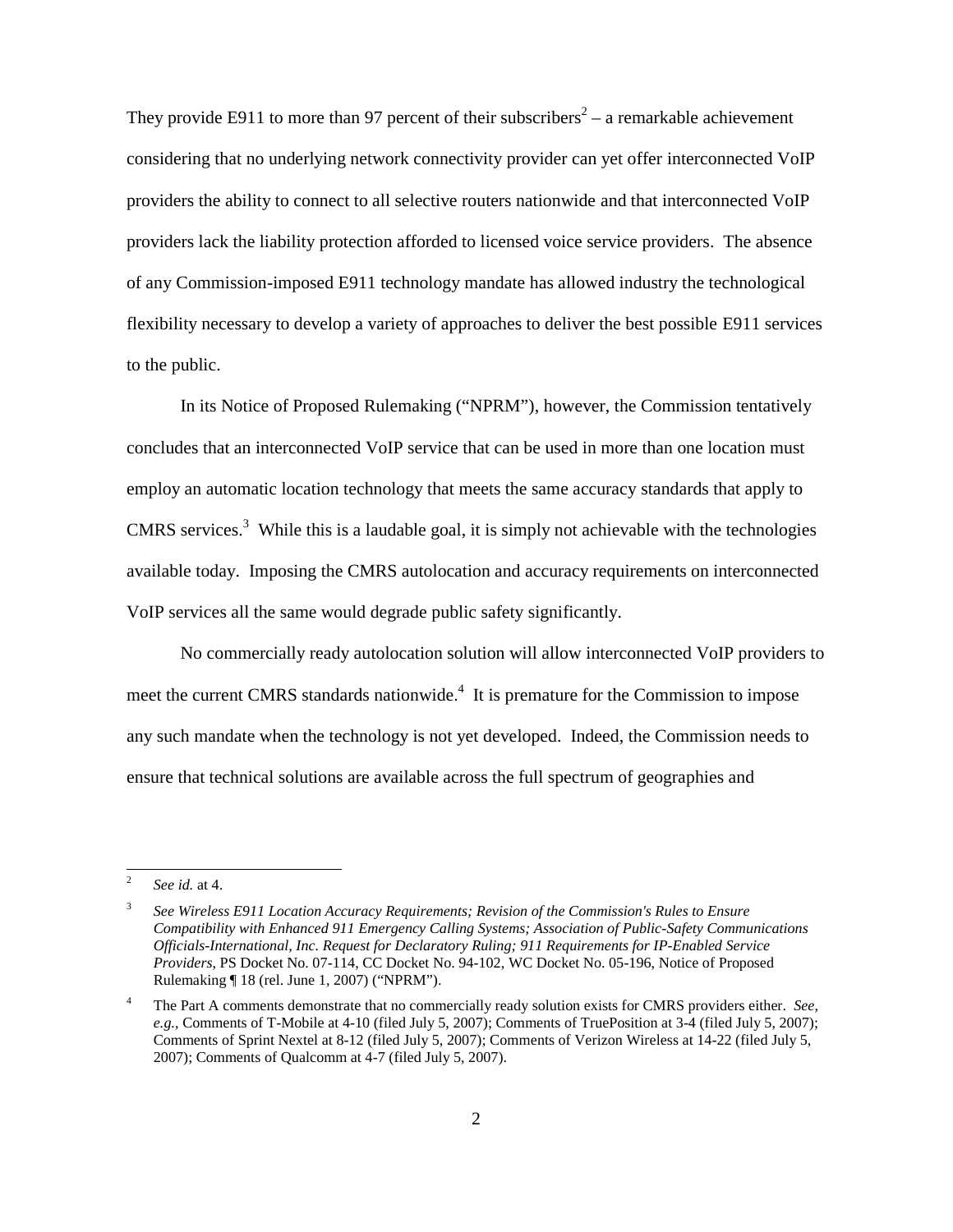topologies. Otherwise, it could inadvertently make innovative interconnected VoIP services unavailable in some areas, especially rural America.

The interconnected VoIP services category covers a set of configurations that is far more diverse than interconnected CMRS voice services. For example, the proposed interconnected VoIP provider autolocation and accuracy rule could apply to any interconnected service that was capable of being used in more than one location, including cable telephony, over-the-top VoIP service provisioned through a terminal adapter, services that allow the use of Wi-Fi handsets or "soft phones" loaded onto laptops, and possibly dual-mode VoIP/traditional communications services. Applying a uniform solution to these diverse interconnected services ignores the fact that these services have:

- Differing network and service architectures, and differing means of accessing interconnected VoIP services;
- Differing likelihoods that an end user will use the device or service to place a 911 call;
- Differing likelihoods that the customer-provided address will be accurate, or that the device will actually be used in more than one location without the customer notifying the provider; and,
- Differing E911 alternatives available to the end user through the same service.

As proposed, the rule could apply to innovative services and to configurations of interconnected VoIP services in combination with traditional voice service made possible by the inherent flexibility of IP. No one-size-fits-all solution for all of these services exists. Imposing one all the same would likely reduce rather than improve the overall level of E911 service provided to first responders and consumers.

The Commission should carefully evaluate both the benefits and the costs of any interconnected VoIP autolocation and accuracy requirements before it considers adopting them. In addition to technical feasibility, the Commission needs to examine and quantify the specific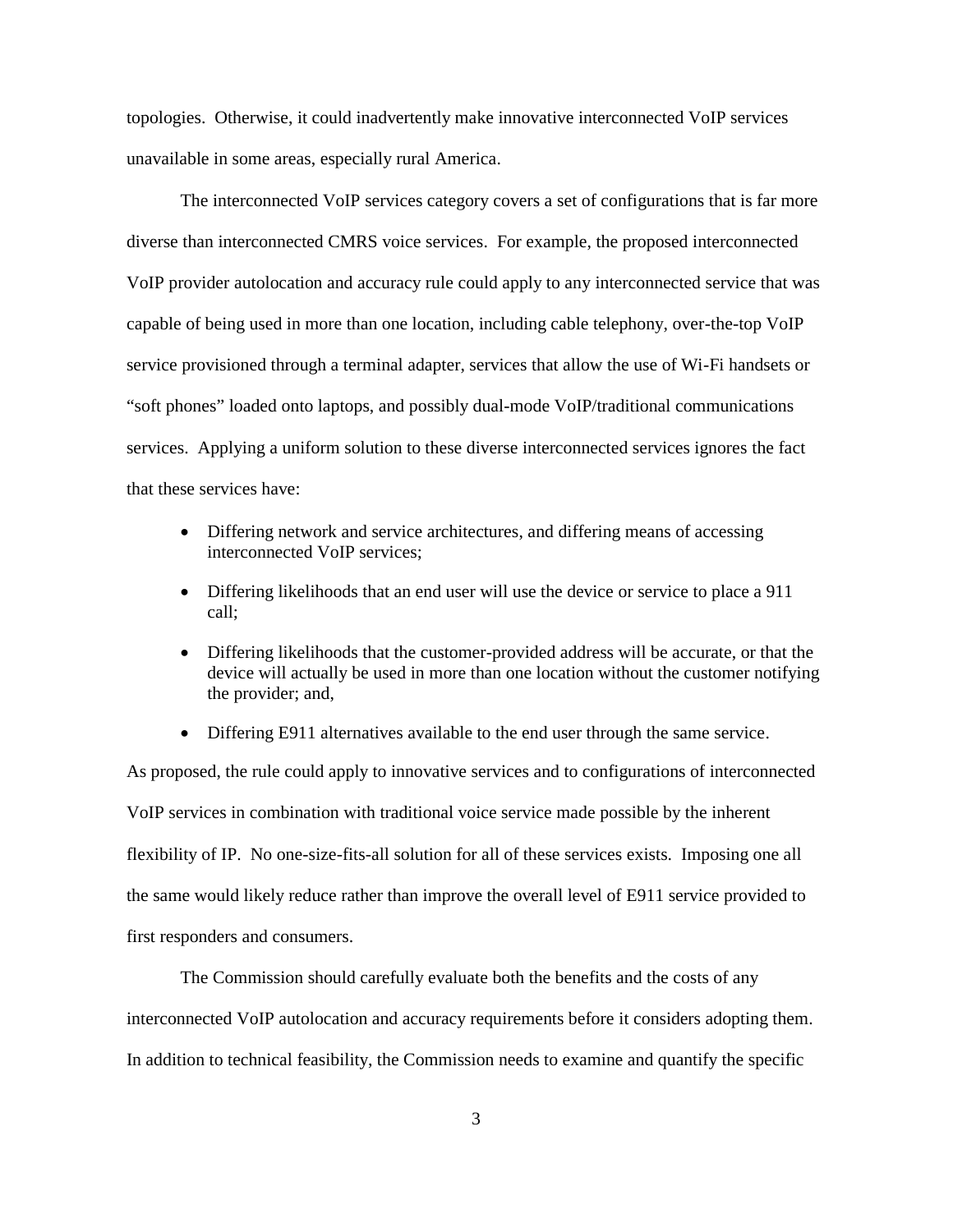incremental benefits of imposing autolocation and accuracy mandates that meet the CMRS standards. Otherwise, mandatory autolocation could actually *decrease* location accuracy rather than improving it. For example, a customer-reported location (as is currently used with interconnected VoIP services) can provide the actual address, or door to be "kicked down." An estimated autolocation, by contrast, would likely have a larger range of error.

If the Commission does decide to impose E911 autolocation and/or CMRS accuracy requirements on interconnected VoIP services – notwithstanding the likely harm to E911 innovation and the lack of existing technologies capable of meeting these requirements – the Commission should pursue a policy of regulatory flexibility and refrain from mandating a specific autolocation technology or technological standard. Because of the diversity of interconnected VoIP services, functions, and uses, different solutions may be appropriate in different environments. A technology mandate would chill innovation and directly inhibit the development of solutions. Industry and standard-setting bodies would be the best arbiters of which technology is appropriate in each circumstance.

Furthermore, if the Commission does adopt an autolocation and/or accuracy requirement for interconnected VoIP services, it must give interconnected VoIP providers sufficient time to comply with these new requirements. New technological solutions will have to be developed (if that is possible), and then standardized and deployed in services, networks, and end-user equipment. In no event should an autolocation mandate require – either implicitly or explicitly – changes to devices that are not designed primarily for interconnected VoIP service. Providers will also need time for end users to transition to new equipment – a process over which many interconnected VoIP providers do not maintain centralized control.

4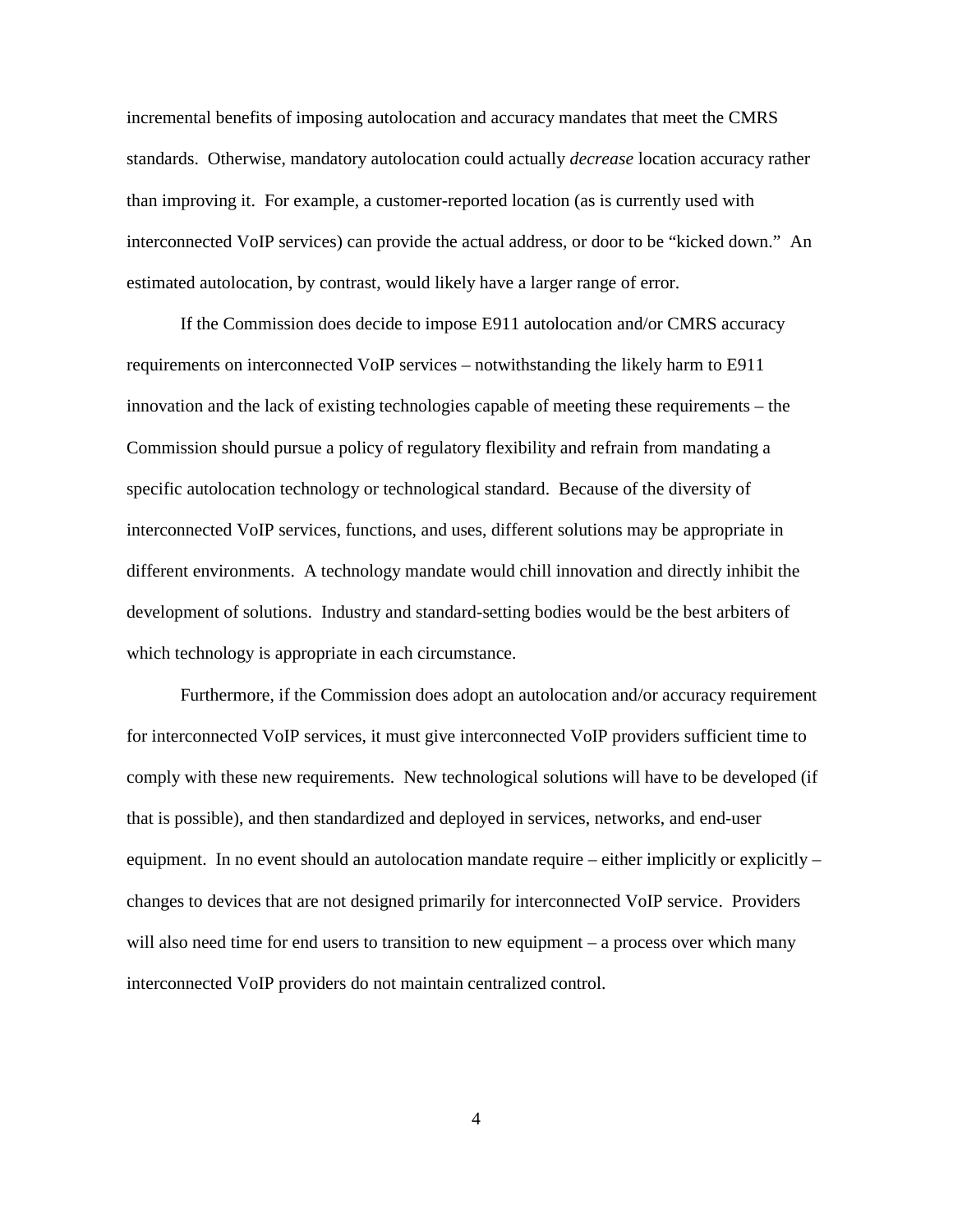Rather than adopting an immediate autolocation and/or accuracy mandate, the

Commission should charter an advisory committee composed of industry representatives, public safety organizations, and interconnected VoIP consumers to review what is actually technically feasible, not just in the lab but in real-world settings. The committee should examine how often – and for what types of interconnected VoIP services – the customer-provided registered location is inadequate. It should also asses how often autolocation using available technologies would improve the customer-provided location information provided to public safety entities and the ability of those entities to respond. And it should examine the scope of changes necessary to implement such a mandate, and the time needed to do so without consumer disruption.

In short, rather than adopt a new mandate for interconnected VoIP providers to automatically locate 911 callers at the same accuracy levels as CMRS, the Commission should first build a complete substantive and technical record in this proceeding. Before imposing new rules, it should take the important *prior step* of collecting the hard data, science, and engineering with which to make decisions about the technical feasibility, costs, and trade-offs involved in real-world settings.

## **II. IT IS NOT TECHNICALLY FEASIBLE FOR INTERCONNECTED VOIP SERVICE PROVIDERS TO AUTOMATICALLY LOCATE CALLERS USING THE CMRS ACCURACY REQUIREMENTS.**

The comments in response to Part A of the NPRM establish uniformly that it is not technically feasible for wireless carriers to locate CMRS subscribers within Rule 20.18 requirements applied at the PSAP-level.<sup>5</sup> Notably, however, interconnected VoIP service providers face even greater challenges due to fundamental differences between the CMRS and

<sup>5</sup> *See, e.g.,* Comments of T-Mobile at 5-10 (filed July 5, 2007); Comments of Qualcomm at 4-7 (filed July 5, 2007); Comments of Sprint Nextel at 8-12 (filed July 5, 2007); Comments of Verizon Wireless at 14-22 (filed July 5, 2007).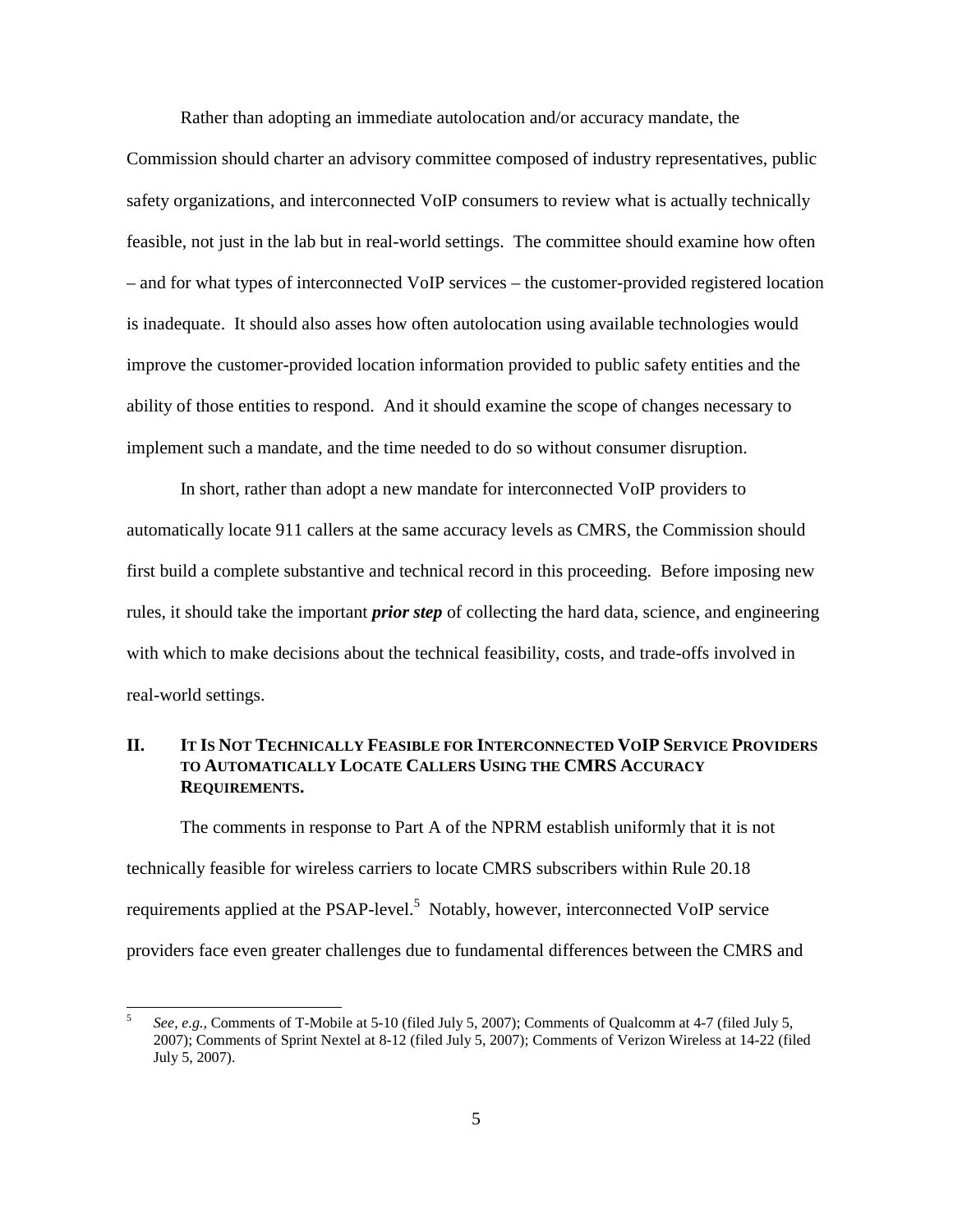interconnected VoIP technologies and capabilities. At the core, CMRS service providers operate or contract for the use of radio-based access networks, which many can then use to triangulate the location of their handsets. In contrast, interconnected VoIP service providers typically do not operate radio networks. Rather, their traffic generally flows over the public Internet or other broadband access providers' IP networks.

As further discussed in Part III below, this means that many interconnected VoIP service providers: (1) do not have an ability to use network-based triangulation solutions to provide autolocation; and (2) would need to derive the user's location from sources outside of their control (*i.e.*, either the underlying network providers' cooperation would be needed to access this information, or the provider would need to use an externally available location information source, such as GPS). This problem is further exacerbated due to the fact that interconnected VoIP services are most commonly used indoors where GPS does not work; thus, simply including a GPS chip in interconnected VoIP devices will not provide a viable autolocation solution in most settings. Moreover, as also detailed in Part III, the fact that interconnected VoIP services come in a wide variety of service configurations and combinations prevents the implementation of any one-size-fits-all autolocation solution. 6

The challenges of E911 in the context of interconnected VoIP services (the clear limit of the NPRM's assessment of IP-based communications) pales in comparison to the technological hurdles posed by services outside the "interconnected VoIP" category. These non-interconnected services (which are clearly excluded from the Commission's proposed rules) are even more varied and less susceptible to a single solution. Generally speaking, non-interconnected services are aimed at a variety of long-tail markets and exist along a vast spectrum of computing platforms – everything from desktops, to laptops, to mobile devices and even stuffed animals. *See* http://www.amperordirect.com/pc/b-hamfriends/webcam-hams-timmytiger.html.

Even more fundamentally, non-interconnected services generally are not ones for which there is any user expectation to be able to place a 911 call. A click-to-connect service that allows a user to talk directly to a catalog ordering service or to customer support and service is not going to be where someone turns to place a call to summon first responders. Similarly, users facing an emergency are not going to turn to a service that allows team members to collaborate on a joint presentation or project via the Internet. Reflecting the clear limits articulated in the NPRM, *see* NPRM ¶ 18, the Commission must therefore avoid adopting any mandates that may touch on these diverse services and devices.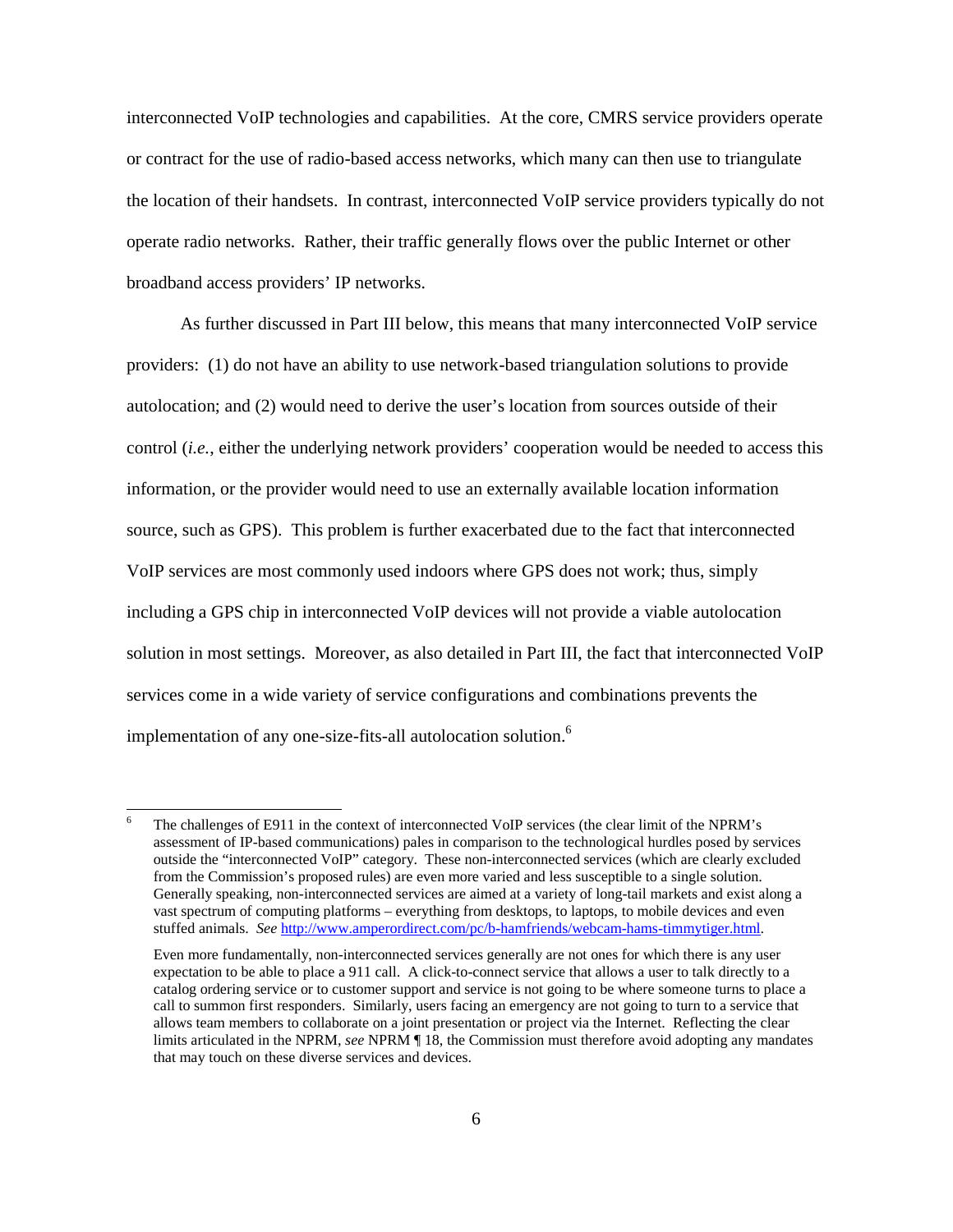Of course, ensuring that PSAPs receive interconnected VoIP callers' accurate E911 location information is vitally important. A careful evaluation of existing technologies leads to the inescapable conclusion, however, that no technically feasible solution exists today "to meet Phase II [CMRS] accuracy requirements" specified in Rule 20.18(h) "at the PSAP service area level."<sup>7</sup> The Commission's prior findings support this conclusion and acknowledge the difficulties of imposing an E911 autolocation mandate on for interconnected VoIP services. In the *Interconnected VoIP E911 First Report and Order* requiring VoIP providers to supply E911 capability, for example, the Commission observed that "'portable' VoIP service providers often have no reliable way to discern from where their customers are accessing the VoIP service."<sup>8</sup>

The Commission's *Vonage Order* similarly found that "Vonage has no means of directly or indirectly identifying the geographic location of a DigitalVoice subscriber."<sup>9</sup> The Commission pointed out, moreover, that "the significant costs and operational complexities associated with modifying or procuring systems to track, record and process geographic location information as a necessary aspect of the service would substantially reduce the benefits of using the Internet to provide the service, and potentially inhibit its deployment and continued availability to consumers."<sup>10</sup>

NPRM ¶ 5, 18.

<sup>8</sup> *IP-Enabled Services; E911 Requirements for IP-Enabled Service Providers*, First Report and Order and Notice of Proposed Rulemaking, 20 FCC Rcd. 10,245, 10,259 ¶ 25 (2005)("*Interconnected VoIP E911 First Report and Order*"). Notably, the Commission's Consumer and Governmental Affairs Bureau reiterated this finding in December 2006, noting that "it is apparent that the current state of technology does not allow a means of automatically determining the geographic location of TRS calls originating via the Internet." *Telecommunications Relay Services and Speech-to-Speech Services for Individuals with Hearing and Speech Disabilities*, Order, 21 FCC Rcd. 14,554, 14,557 ¶ 10 (Consumer and Governmental Affairs Bureau 2006). The Bureau further found that "a similar issue exists with respect to VoIP service (i.e., voice telephone calls made via the Internet rather than the PSTN), and that for this reason, the Commission has presently mandated that VoIP providers obtain a registered location for each of their customers so that the providers can direct an emergency VoIP call to the appropriate PSAP." *Id.*

<sup>9</sup> *Vonage Holdings Corporation Petition for Declaratory Ruling Concerning an Order of the Minnesota Public Utilities Commission*, Memorandum Opinion and Order, 19 FCC Rcd. 22,404, 22,418-19 ¶ 23 (2004)*.*

<sup>10</sup> *Id.*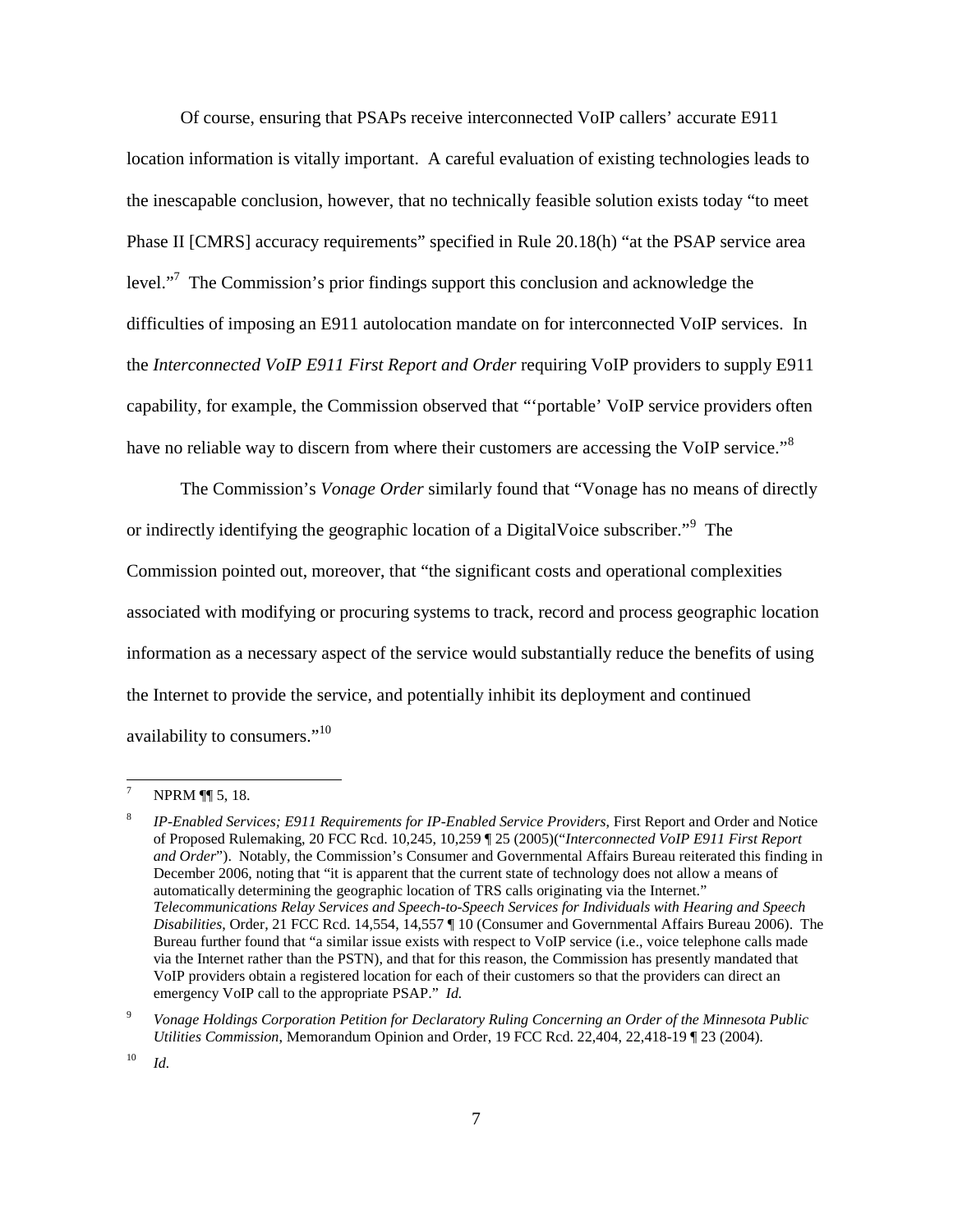While interconnected VoIP service providers have worked with a variety of technologies to improve E911 availability since the Commission made these findings, there have been no major technological breakthroughs in automatically determining an interconnected VoIP caller's location, without relying on the user-provided location. Indeed, the Part A comments establish that all existing autolocation technologies have drawbacks, even for CMRS, and those problems are magnified for interconnected VoIP services:

- o **GPS**: The Part A comments establish that GPS only works well when the handset can see at least three GPS satellites.<sup>11</sup> But interconnected VoIP services are most commonly used indoors due to the need for a broadband connection and Wi-Fi's limited range, so a GPS receiver integrated into hardware used to provide interconnected VoIP services will frequently be unable to see three satellites adequately.<sup>12</sup> Accordingly, efforts to provide interconnected VoIP autolocation information using GPS would need to be combined with some other technology, which does not exist today, to obtain usable data indoors or wherever else GPS will not work.
- o **Terrestrial Triangulation**: Terrestrial triangulation is a means of establishing a device's location based on the location of terrestrial radio-frequency transmitters. More specifically, terrestrial triangulation uses distance measurements (gathered via timing signals sent from at least three locations such as cell towers) to provide location data permitting a receiver to more quickly calculate its position than through reliance on GPS signals alone. As the Part A comments demonstrated, however, the present terrestrial triangulation solutions cannot meet the Commission's accuracy requirements at every PSAP even for CMRS.<sup>13</sup> Moreover, most interconnected VoIP providers do not operate networks with known sites and timing-signal systems that can be used for triangulation. While some vendors claim their technologies can calculate location based on, for example, television signals or Wi-Fi access points, these technologies are still unproven, need to be further tested to assess whether they will actually work as advertised in all settings, and would have to be available in all markets, not just a few.
- o **Access Point Inventories.** Some technologies may allow an access provider (or network administrator for an enterprise network) to maintain a database of end-user

<sup>&</sup>lt;sup>11</sup> *See, e.g.,* Comments of Verizon Wireless at 16-18 (filed July 5, 2007) (explaining that "a minimum of three satellites is needed to provide a GPS fix that can comply with the FCC's existing numerical accuracy standards").

<sup>&</sup>lt;sup>12</sup> *See id.* at 20 (setting forth additional circumstances under which GPS receivers experience problems with satellite visibility).

<sup>13</sup> *See, e.g.,* Comments of Verizon Wireless at 21 (filed July 5, 2007); Comments of Qualcomm at 6 (filed July 5, 2007).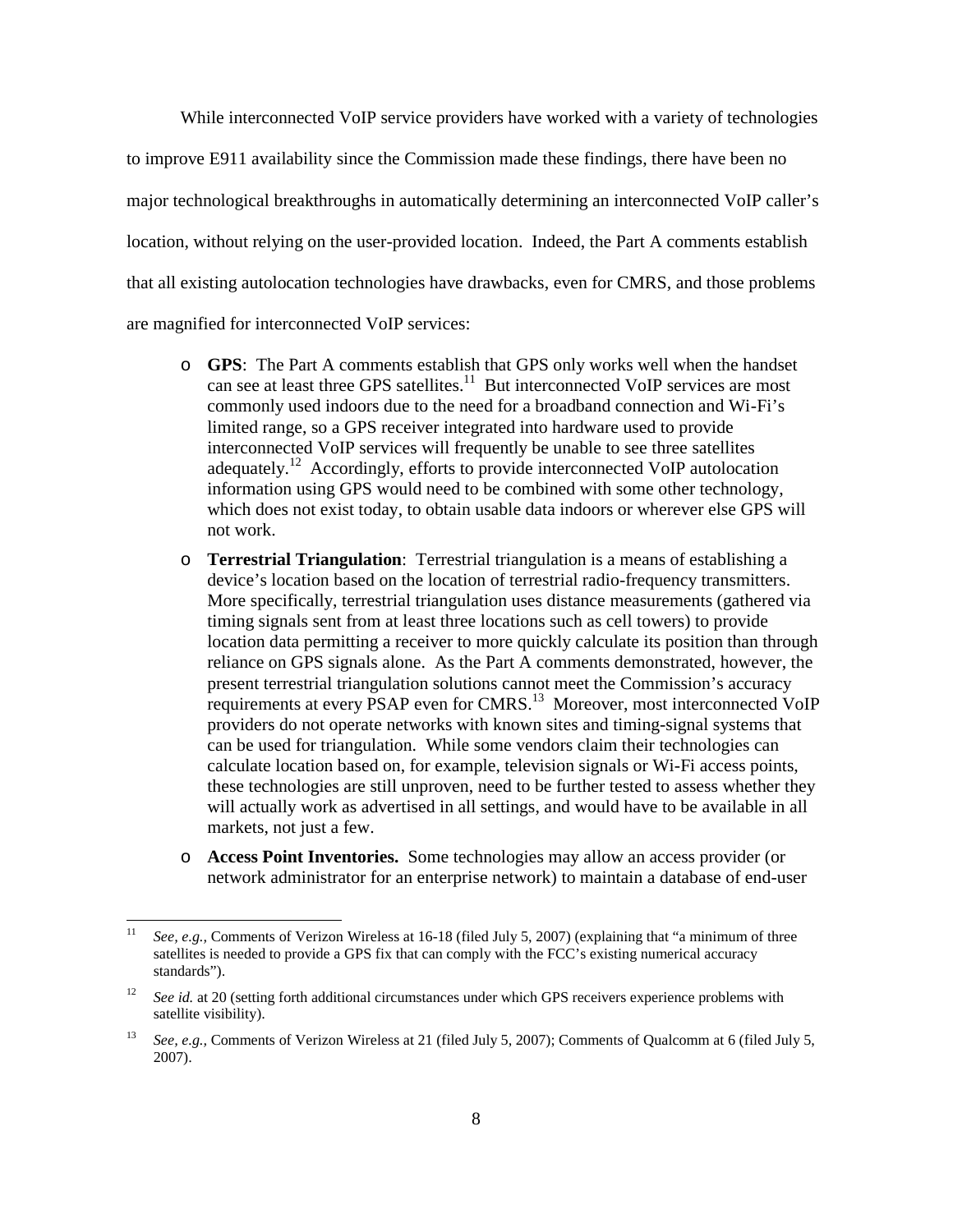locations and to transmit location information to the end-user device using a Dynamic Host Configuration Protocol ("DHCP") address.<sup>14</sup> This approach requires a centralized network administrator and would not likely be usable outside of campus, or similar, settings. Another vendor has proposed a solution that uses a database of public and private wireless access points ("WAPs") operating under IEEE 802.11 standards. Because WAPs are uniquely identifiable based on their base station addresses, a device that knows the location of multiple WAPs can in theory provide a fairly accurate estimate of its location. In practice, however, such a database would need to be updated frequently because, as unlicensed and unregulated devices, the access points can be moved without notice. Moreover, WAPs are not widespread across the country, and most areas – particularly rural areas – are not covered by enough overlapping WAPs to enable autolocation based on access point data.

o **Positioning Based on Broadcast Signals.** One vendor has promoted an autolocation solution based on broadcast television signals. Today, however, the infrastructure necessary to implement such a solution simply does not exist. Widespread deployment of new equipment would be necessary before this approach could be implemented.

In sum, existing autolocation technologies – and even those technologies still on the horizon – do not and will not in the foreseeable future allow interconnected VoIP service providers to meet the Phase II accuracy requirements specified in Rule 20.18(h) at the PSAP service area level, or even on a broader geographic level.

In the face of these real-world circumstances, it would be arbitrary and capricious for the Commission to adopt the proposed autolocation and accuracy requirements despite the fact that no solution exists and the mandate cannot possibly be met. As a number of commenters point out in their Part A comments, a regulation must be achievable and feasible in order to be lawful.<sup>15</sup> For an agency to establish that its rules are "based on a consideration of the relevant factors" and not "a clear error of judgment,"<sup>16</sup> the "record must establish that the required

<sup>14</sup> *See* Comments of Cisco Systems, WC Docket Nos. 04-36 and 05-196, at 6-7 (filed August 15, 2005).

<sup>15</sup> *See, e.g.,* Comments of Verizon Wireless at 8-10 (filed July 5, 2007); Comments of T-Mobile Comments at 11- 13 (filed July 5, 2007).

<sup>16</sup> *Citizens to Preserve Overton Park, Inc. v. Volpe*, 401 U.S. 402, 415-16 (1971).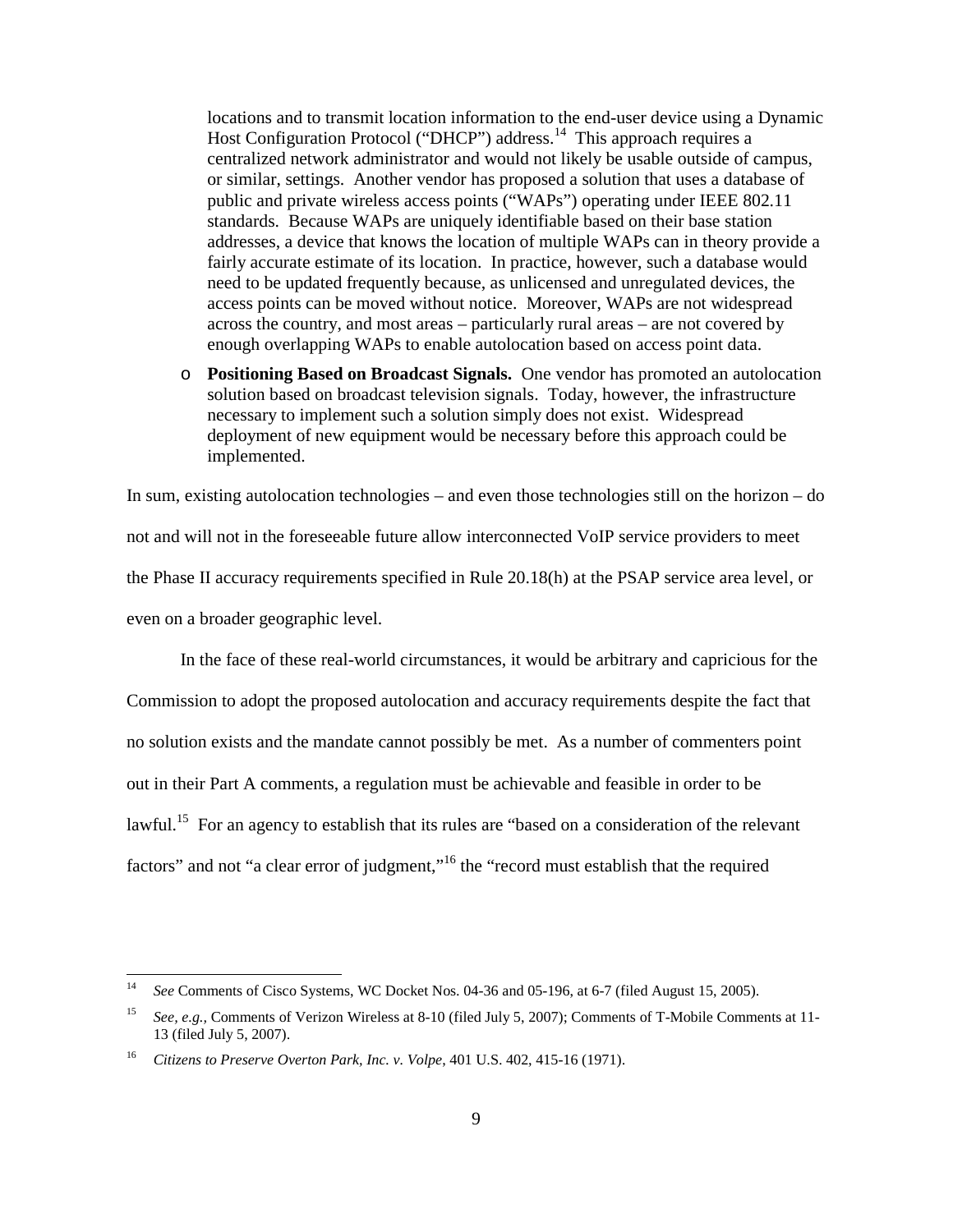technology is feasible, not merely *possibly* feasible."<sup>17</sup> Indeed, the D.C. Circuit has emphasized that "[i]mpossible requirements imposed by an agency are perforce unreasonable."<sup>18</sup>

# **III. SUPERIMPOSING THE CMRS AUTOLOCATION MANDATE ON INTERCONNECTED VOIP SERVICES WOULD IGNORE THE FUNDAMENTAL DISTINCTIONS BETWEEN INTERCONNECTED VOIP SERVICES, COULD HARM PUBLIC SAFETY, AND WOULD BE ARBITRARY AND CAPRICIOUS.**

Even if it were technically feasible to comply, which it is not, it would also be arbitrary

and capricious to impose a single, one-size-fits-all mandate derived from wireless service on all

interconnected VoIP service providers because the benefits and costs of autolocation vary

substantially among the myriad interconnected VoIP services. The differences among these

services and service configurations cannot be ignored; rather, they are critical to analyzing

whether an autolocation or accuracy mandate for each service or service configuration will

actually benefit public safety and improve overall consumer welfare.

Although we cannot set forth every variation of interconnected VoIP services here, the

following examples are illustrative of this problem:

- Some interconnected VoIP services are deployed to a user that essentially uses the service only from a single fixed location, even if the service may be capable of use at different locations. Nomadic use of these services (*i.e.*, disconnecting a device such as a terminal adapter from one broadband connection and plugging it into a broadband connection at a different location) may be possible, but may only occur rarely and may be able to be addressed through alternative measures (such as providing for or prompting a user update).
- Some interconnected VoIP services are deployed in a campus or enterprise setting, where the network administrator has substantial control over the network and may have the ability to inventory and track which devices are being used from which ports, and the location of those ports. Other network administrators, however, lack the ability to track the location of the ports from which a device is used, and thus may lose any ability to track the location of the caller, such as when the caller moves location within the campus or enterprise.

<sup>&</sup>lt;sup>17</sup> *Bunker Hill Co. v. EPA, 572 F.2d 1286, 1301 (9<sup>th</sup> Cir. 1977).* 

<sup>18</sup> *Alliance for Cannabis Therapeutics v. DEA*, 930 F.2d 936, 940 (D.C. Cir. 1991).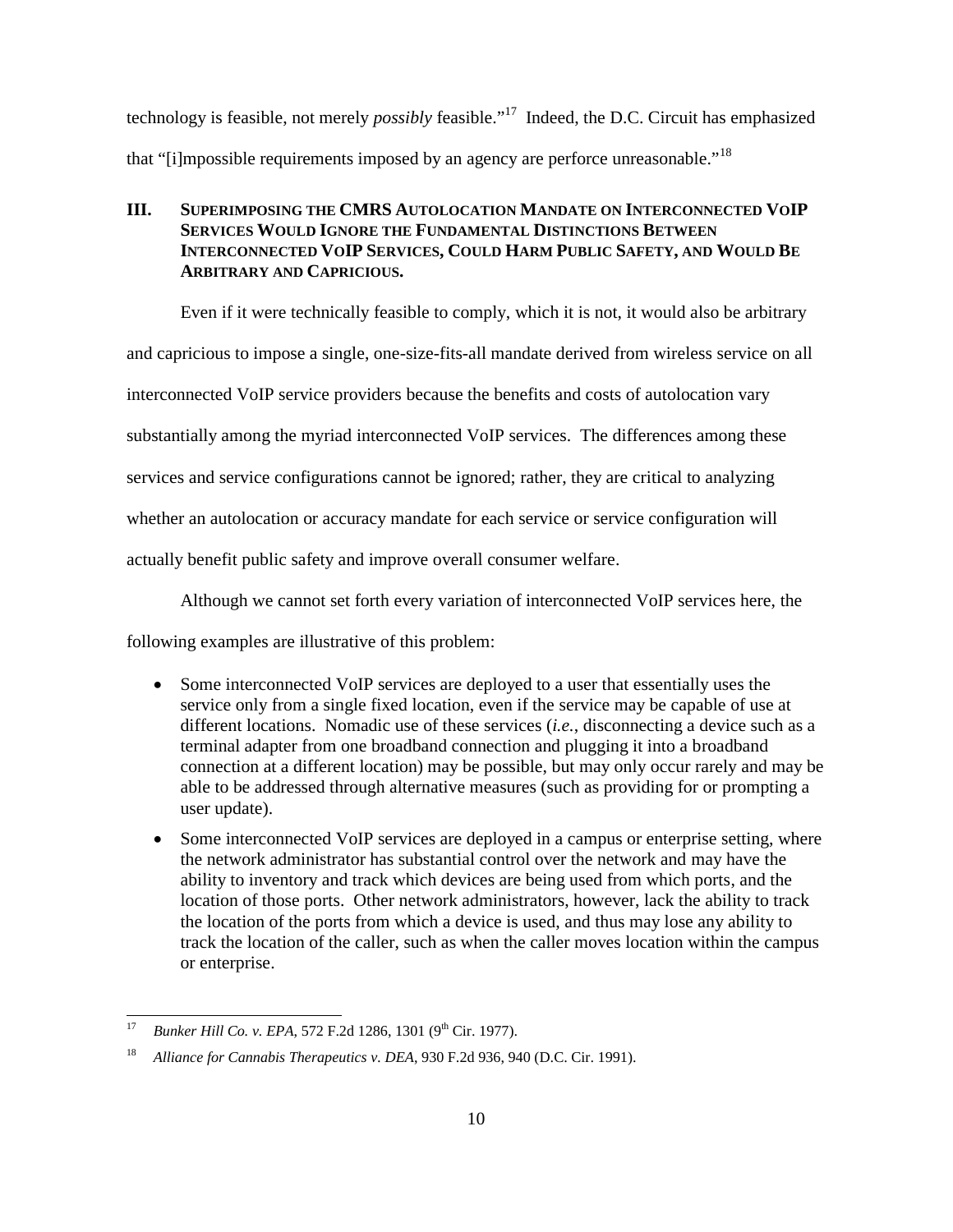- Some interconnected VoIP services are provided via a softphone, which, by definition, has no hardware into which a location chip could be loaded, and would have to be wholly dependent upon either the host device or the access provider for location information.
- Some interconnected VoIP services are offered in conjunction with traditional fixed or mobile services that already have E911 autolocation capabilities. End users of such devices can place a 911 call using these traditional voice services (and thus using the existing E911 location capabilities).
- Some interconnected VoIP services can be used with Wi-Fi enabled handsets operating via Wi-Fi access points. The interconnected VoIP provider frequently may not even know that a Wi-Fi enabled handset is being used. In some cases the location of these access points may be known to an interconnected VoIP provider, but in most cases the interconnected VoIP provider will not know the location of the Wi-Fi router unless it is provided by the user.
- Some interconnected VoIP services combine several of these different modes of interconnected VoIP (and possibly non-interconnected VoIP services) to give consumers a highly flexible service.

Moreover, depending on the setting, the relationship between the provider of an interconnected VoIP service and a broadband Internet access provider will also vary, sometimes changing with the customer's location. In some cases, an interconnected VoIP service provider may either provide the access service itself or partner with a company that provides the access service; in many other cases, however, the interconnected VoIP service provider will have no relationship whatsoever with the underlying broadband Internet access provider. The latter case makes it inherently more difficult for the interconnected VoIP service provider to develop an E911 autolocation solution.

For each of these variations, different E911 solutions will have different benefits and costs. Ignoring these differences may actually undermine, rather than enhance, public safety. For example, in the overwhelming majority of cases, a customer's registered address will be the most accurate location that can be provided to PSAPs as that data will reflect a specific street address rather than an estimated location. In situations where street addresses are the most accurate information possible, an autolocation or accuracy mandate may come at the cost of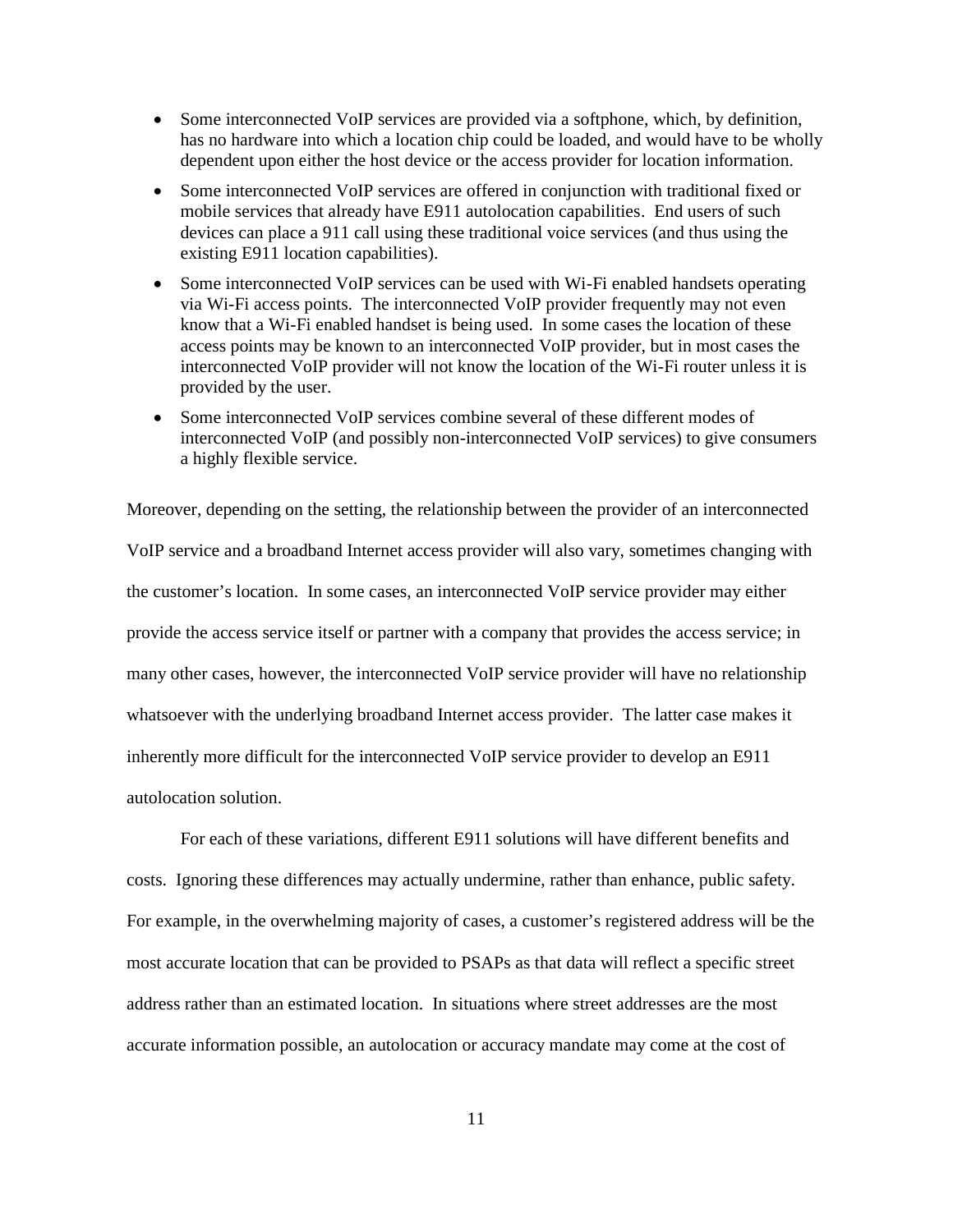reducing, not improving, the quality of information available to first responders in the vast majority of situations.<sup>19</sup>

An autolocation mandate would impose other costs as well. It may, for example, limit the commercial availability of VoIP softphones because they cannot incorporate E911 autolocation hardware. Since it is highly unlikely that a softphone user would boot up a laptop to call 911, or lack a cell phone or other device with which to call, the mandate would stifle calling and safety alternatives. Indeed, consumers do not expect to use their softphones for E911. Thus, an overbroad E911 autolocation and accuracy mandate would likely have a negative impact on the development, deployment, and dissemination of innovative new services, without any true improvement to public safety.

Furthermore, the high costs of imposing an autolocation or accuracy mandate seem particularly hard to justify for interconnected VoIP services where E911 availability has little relevance. Mobile Wi-Fi-only phones are still only a very small part of the market, and many of the consumers who have them also have CMRS phones that they would be more likely to use to place a 911 call in an emergency, especially when away from the customer-provided registered location. Nomadic interconnected VoIP services and Wi-Fi only phones are also likely to be among the most affected by the lack of a technically feasible autolocation solution. As discussed above, GPS cannot work outside of the view of GPS satellites, and most areas of the country will not have a sufficient number of overlapping WAPs to allow location based on access point inventories (in the event that turns out to be an accurate and feasible solution). Accordingly, a

<sup>&</sup>lt;sup>19</sup> Of course, when an interconnected VoIP provider can automatically estimate a customer's location, and when the provider believes its automatically derived information is more likely to be correct, nothing should preclude the provider from substituting its automatically derived estimate of a customer's location for the customerprovided registered location. *See, e.g., Joint Petition for Clarification of the National Emergency Number Association and the Voice on the Net (VON) Coalition* at 8, WC Docket Nos. 04-36 and 05-195 (filed July 29, 2005) ("*VON-NENA Petition*"); *Petition of T-Mobile USA, Inc. for Clarification* at 4-5, WC Docket Nos. 04-36 and 05-195 (filed July 29, 2005) ("*T-Mobile Petition*").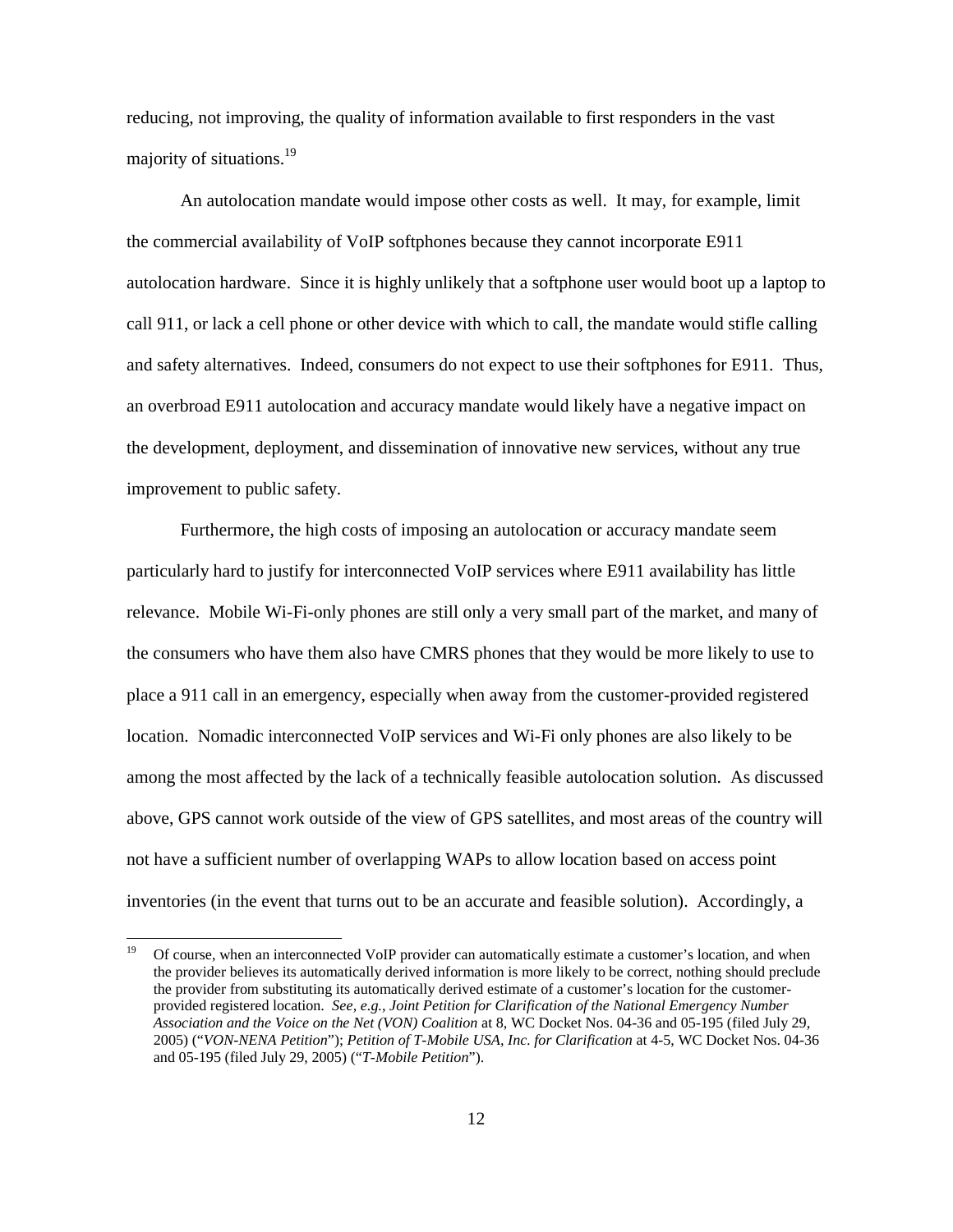strict autolocation requirement would likely chill the development of nomadic interconnected VoIP services and the incorporation of Wi-Fi access and voice services into new devices, while offering little value to users who are unlikely to rely on Wi-Fi only phones for E911 access.

As the discussion above illustrates, interconnected VoIP providers offer a wide range of services with different likelihoods that the phones will actually move, different likelihoods that they will be used to place 911 calls, different alternative 911 capabilities, different abilities to incorporate hardware-based solutions and, most importantly, different benefits and costs of implementing autolocation technologies. The Commission must carefully consider these differences before imposing any autolocation mandate.

Finally, there may be some interconnected VoIP services that are technically capable of being used from more than one location, but for which the customer clearly and unambiguously agrees not to move the service. The Commission should make clear that any autolocation mandate does not apply to situations in which end users agree expressly in their service contracts to use the service only from a single location. In such instances, there should be no need to provide E911 capabilities from other locations because the interconnected VoIP consumer should have no need for (or expectation of) emergency service capability from other locations.<sup>20</sup>

Consistent with the Administrative Procedures Act, the Commission must "examine the relevant data and articulate a satisfactory explanation for its action including a 'rational connection between the facts found and the choice made'" before imposing such a new obligation.<sup>21</sup> Thus, before imposing autolocation mandates designed for CMRS industry on the separate and distinct interconnected VoIP industry, the Commission should take into account

<sup>20</sup> *See VON-NENA Petition* at 8-9.

<sup>21</sup> *Motor Vehicle Mfrs. Ass'n v. State Farm Mut. Auto, Ins. Co.*, 463 U.S. 29, 43 (1983) (quoting *Burlington Truck Lines, Inc. v. United States*, 371 U.S. 156, 168 (1962)).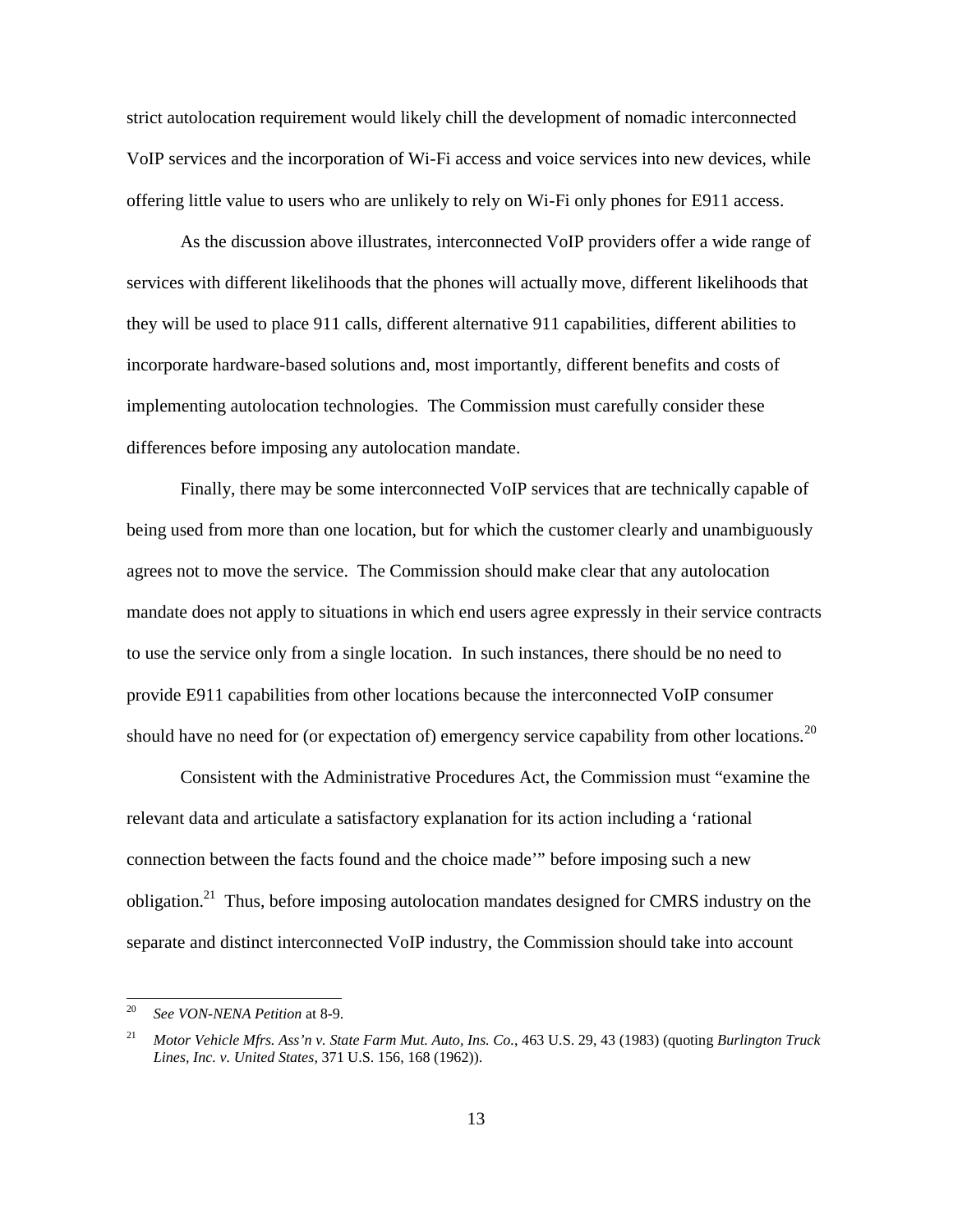critical factors such as: (1) whether there is a need for such a mandate, and the net benefits to public safety of implementing such a mandate; (2) the significant (and possibly insurmountable) technological challenges the interconnected VoIP industry would face in developing currently non-existent solutions; (3) the cost and time required to develop such solutions; and (4) the great variation in interconnected VoIP services. In the end, the Commission must make a "rational connection between the facts found and the choice[s] made" and balance the incremental benefits from autolocation with CMRS accuracy against the costs for the different types of interconnected VoIP service or configuration.

#### **IV. THE COMMISSION SHOULD NOT IMPOSE A SPECIFIC TECHNOLOGY OR TECHNOLOGICAL STANDARD FOR INTERCONNECTED VOIP E911.**

As explained above, an autolocation mandate with CMRS accuracy requirements is technically infeasible, would likely harm public safety, and would create unreasonable costs if applied on a one-size-fits-all basis. If the Commission nonetheless elects to impose such a mandate on interconnected VoIP services, it should not require the use of any specific technology or technological standard. Nor should it impose a *de facto* mandate by requiring performance characteristics that only a single technology can satisfy. Because of the differences in interconnected VoIP services discussed above, there is likely to be no single technological solution applicable to or effective for all interconnected VoIP services.

The Wireless Broadband Access Task Force concluded in 2005 that the Commission should not attempt "to pace the technological advancements and changes in consumer preferences with its rules, but should instead allow the market to determine the development" of innovative new broadband services.<sup>22</sup> The same is true in the present context. Government

<sup>&</sup>lt;sup>22</sup> Connected & On the Go: Broadband Goes Wireless, FCC Wireless Broadband Access Task Force Report, GN Docket No. 04-163, 2005 FCC LEXIS 1488, \*169 (Feb. 2005).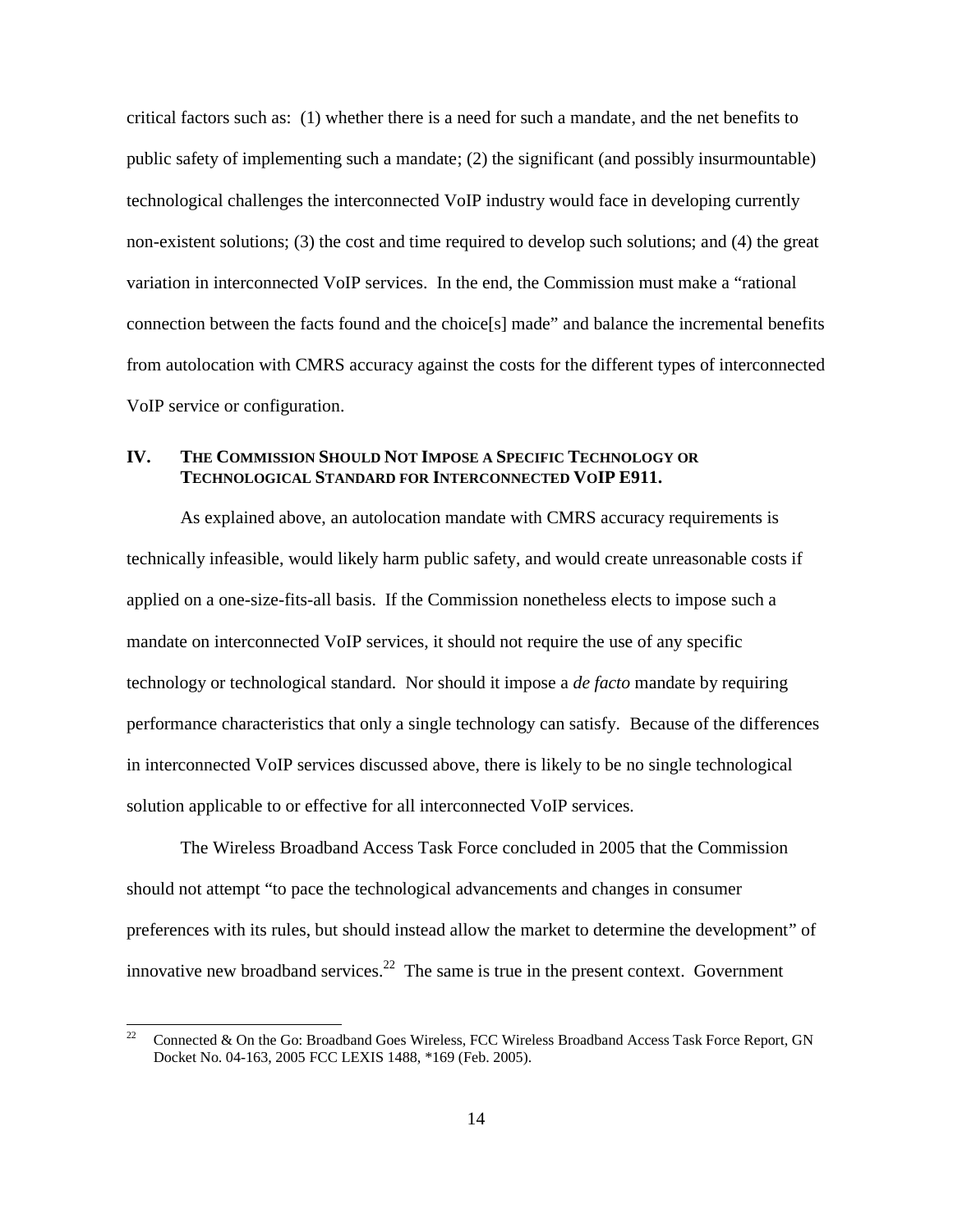regulation cannot keep pace with the technological advances in location solutions across the wide variety of interconnected VoIP services. Rather, relying on private industry and the standards-development process is the best means of both keeping up with and contributing to the technological developments that will be necessary to deliver E911 autolocation for interconnected VoIP services.<sup>23</sup>

#### **V. ANY AUTOLOCATION AND ACCURACY MANDATES WOULD REQUIRE SUBSTANTIAL TIME FOR EFFECTIVE IMPLEMENTATION.**

If – notwithstanding technical infeasibility and the substantial costs both to public safety and the development of interconnected VoIP services – the Commission does impose an autolocation and/or accuracy mandate on interconnected VoIP providers, it must recognize that substantial time will be needed for implementation. It must therefore delay the implementation date of these new mandates accordingly. As discussed above, there simply is no single "off-theshelf" solution ready to be implemented.<sup>24</sup> Time will be needed for basic technology development. In addition, any solution will need to be standardized and inserted in the mass production of products such as ATA, wireless access points, and IP handsets before it can be effective. As a result, in the event the Commission imposes an autolocation mandate on interconnected VoIP service, cycling properly equipped devices into service will take significant time. (VON notes that in no event should an autolocation mandate require changes to devices that are not designed primarily for interconnected VoIP service, which could extend regulation far beyond the scope of the NPRM into desktops, laptops or generally available Wi-Fi routers.)

<sup>&</sup>lt;sup>23</sup> S.428 and H.R. 3403, both of which codify the requirement for interconnected VoIP providers to provide E911, would preclude the Commission from mandating the use of any specific technologies. *See* S. 428 (110<sup>th</sup> Cong., 1<sup>st</sup> Sess.); H.R. 3403 (110<sup>th</sup> Cong., 1<sup>st</sup> Sess.).

The comments filed in response to Part A of the NPRM describe the time needed for CMRS implementation. *See, e.g.,* Comments of T-Mobile at 8 (filed July 5, 2007); Comments of Qualcomm at 4-7 (filed July 5, 2007); Comments of AT&T at 6-10, 13-14 (filed July 5, 2007); Comments of CTIA at 4-6 (filed July 5, 2007); Comments of Polaris Wireless at 3-8 (filed July 5, 2007); Comments of TruePosition at 4, 6 (filed July 5, 2007).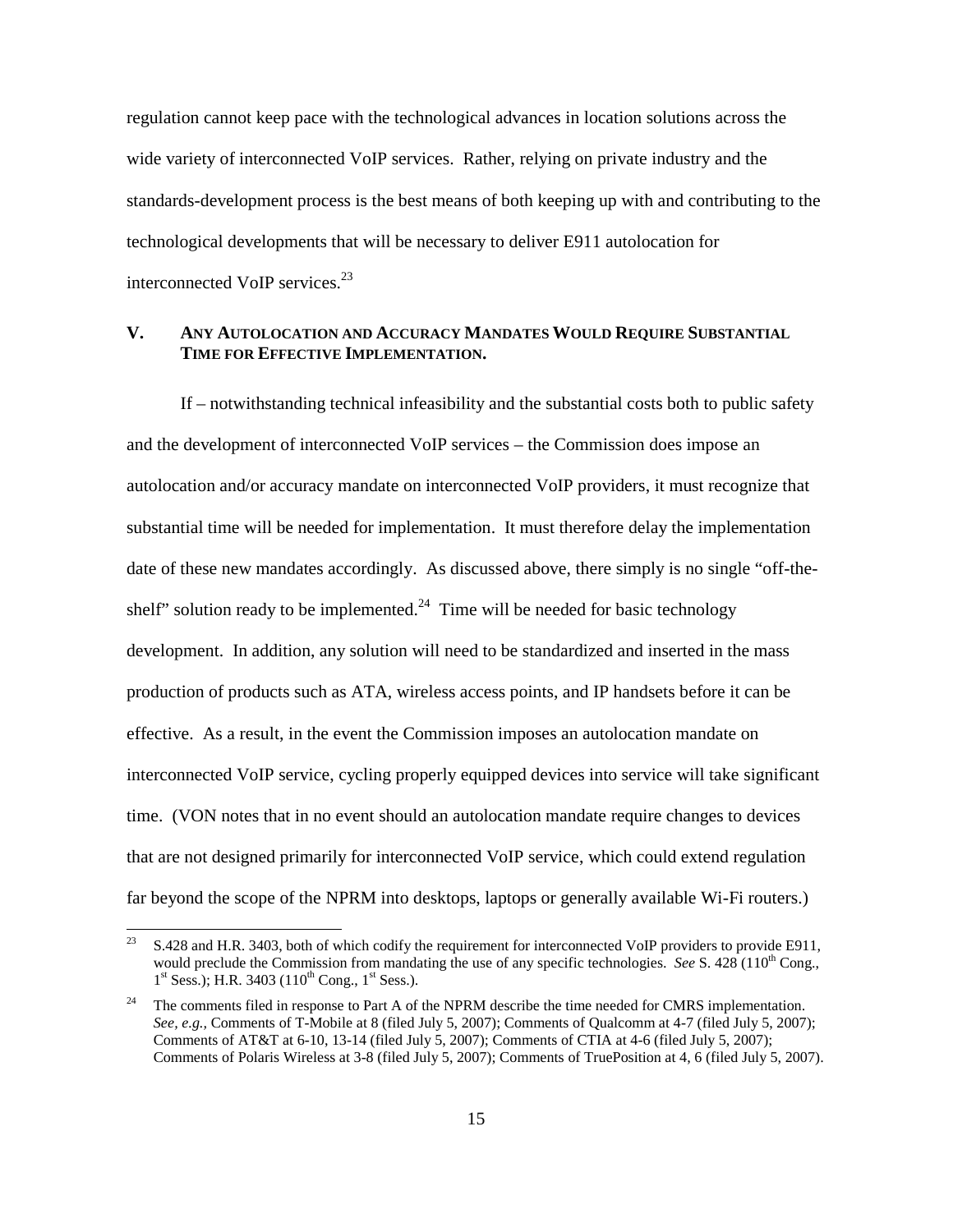Indeed, the CMRS E911 experience counsels caution and realism with respect to any timeframes imposed for implementation. The Commission's *CMRS E911 First Report and Order* envisioned Phase II compliance within five years of a Consensus Agreement filed on the record on February 12, 1996.<sup>25</sup> But this proved to be insufficient time, even for the largest wireless national carriers. Moreover, for smaller carriers – more akin to the size of even the largest interconnected VoIP providers – the Commission provided even longer implementation deadlines.<sup>26</sup> Learning from the CMRS experience, the Commission should take care to adopt a realistic compliance timetable for interconnected VoIP services as well. Otherwise, it will be mandating the impossible.

# **VI. IMPOSING UNATTAINABLE AUTOLOCATION OBLIGATIONS WOULD JEOPARDIZE INTERCONNECTED VOIP SERVICES' CRITICAL ROLE IN ROBUST EMERGENCY COMMUNICATIONS NETWORKS.**

The advent of VoIP, including interconnected VoIP services, has ushered in a new era of disaster-proof communications systems. VoIP and other IP-based communications services increasingly serve as the foundation of "survivable" networks that provide reliable and efficient connectivity in emergency situations even when key infrastructure has been disabled or destroyed. Because it operates over decentralized IP networks with redundant paths between any two points, interconnected VoIP service mitigates the dire consequences that can otherwise result from single points of failure. Burdening this emerging, survivable technology with technologically unattainable regulatory obligations will serve only to discourage deployment that

<sup>25</sup> *See Revision of the Commission's Rules To Ensure Compatibility with Enhanced 911 Emergency Calling Systems*, Report and Order and Further Notice of Proposed Rulemaking, 11 FCC Rcd. 18,676, 18, 688 ¶ 23 (1996)("*CMRS E911 First Report and Order*").

<sup>26</sup> *See Revision of the Commission's Rules To Ensure Compatibility with Enhanced 911 Emergency Calling Systems; Phase II Compliance Deadlines for Non-Nationwide CMRS Carriers*, Order to Stay, 17 FCC Rcd. 14,841, 14,841 ¶ 1 (2002). The largest Tier II CMRS carrier had over 6.6 million subscribers at the time. *See id*. at 14,847 ¶ 22 n. 34.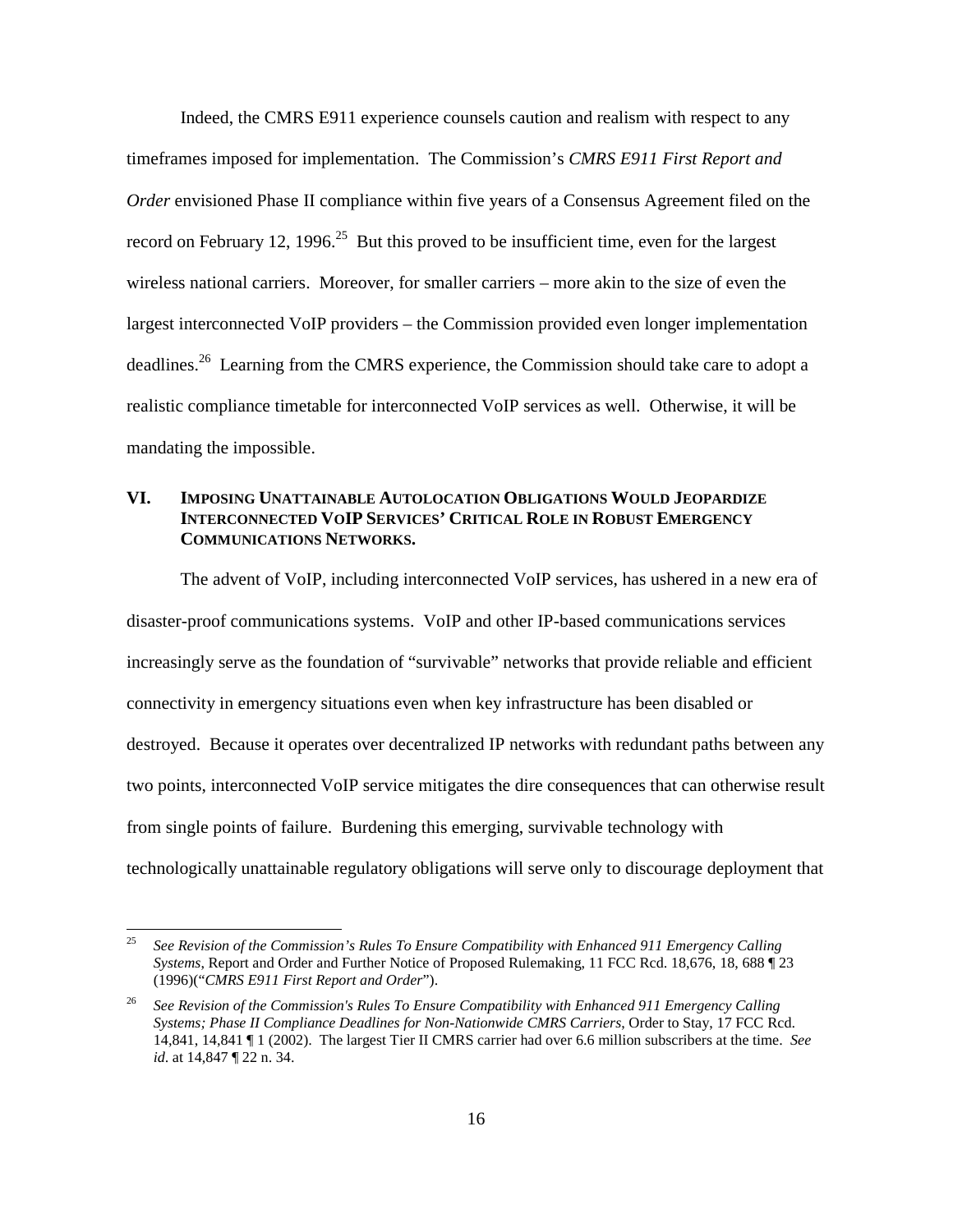can provide valuable emergency capabilities, leading to the unintended consequence of reduced public safety.

VoIP communications have proven their resilience repeatedly in emergency situations. Virtually every study of emergency communications performance following the September 11th attacks and Hurricane Katrina concluded that redundant, survivable communications systems are critical in an emergency and that nomadic capabilities greatly enhance the value of those communications systems during disaster response and recovery operations. Upgrading to VoIPbased emergency communications networks that can re-route around infrastructure failures, the studies concluded, would ensure hardier networks and more reliable access to emergency services.

In an assessment issued following the September 11th attacks, the National Academies concluded that the Internet had been far more reliable than other communications networks and that network operators turned to VoIP for communications when traditional networks failed.<sup>27</sup> Likewise, the Katrina Panel, established by the FCC to prepare an independent study of the hurricane's impact on communications, issued a comprehensive report detailing the fragility and failures of traditional networks while lauding VoIP's robust capabilities and inherently redundant network design.<sup>28</sup> In particular, the Katrina Panel reported that some of the storm's devastation –

<sup>&</sup>lt;sup>27</sup> *See* National Academies, Computer Science and Telecommunications Board, THE INTERNET UNDER CRISIS CONDITIONS: LEARNING FROM SEPTEMBER 11 (2003) ("As a whole, the attacks affected Internet services very little compared with other telecommunications systems. Telephone service was disrupted in parts of lower Manhattan, and cell-phone service suffered more widespread congestion problems. Nearly one-third of Americans had trouble placing a phone call on the day of the attacks. The Internet, however, experienced only a small loss of overall connectivity and data loss, the report says. With phone service impaired, some individuals used instant messages on their wireless handheld devices and cellular phones to communicate instead. Web sites were created to distribute lists of missing persons and other information to help people try to locate loved ones.").

<sup>28</sup> *See* Independent Panel Reviewing the Impact of Hurricane Katrina on Communications Networks, Report and Recommendations to the Federal Communications Commission (June 12, 2006) (reprinted as Appendix B to *Recommendations of the Independent Panel Reviewing the Impact of Hurricane Katrina on Communications Networks*, Notice of Proposed Rulemaking, 21 FCC Rcd. 7320 (2006)).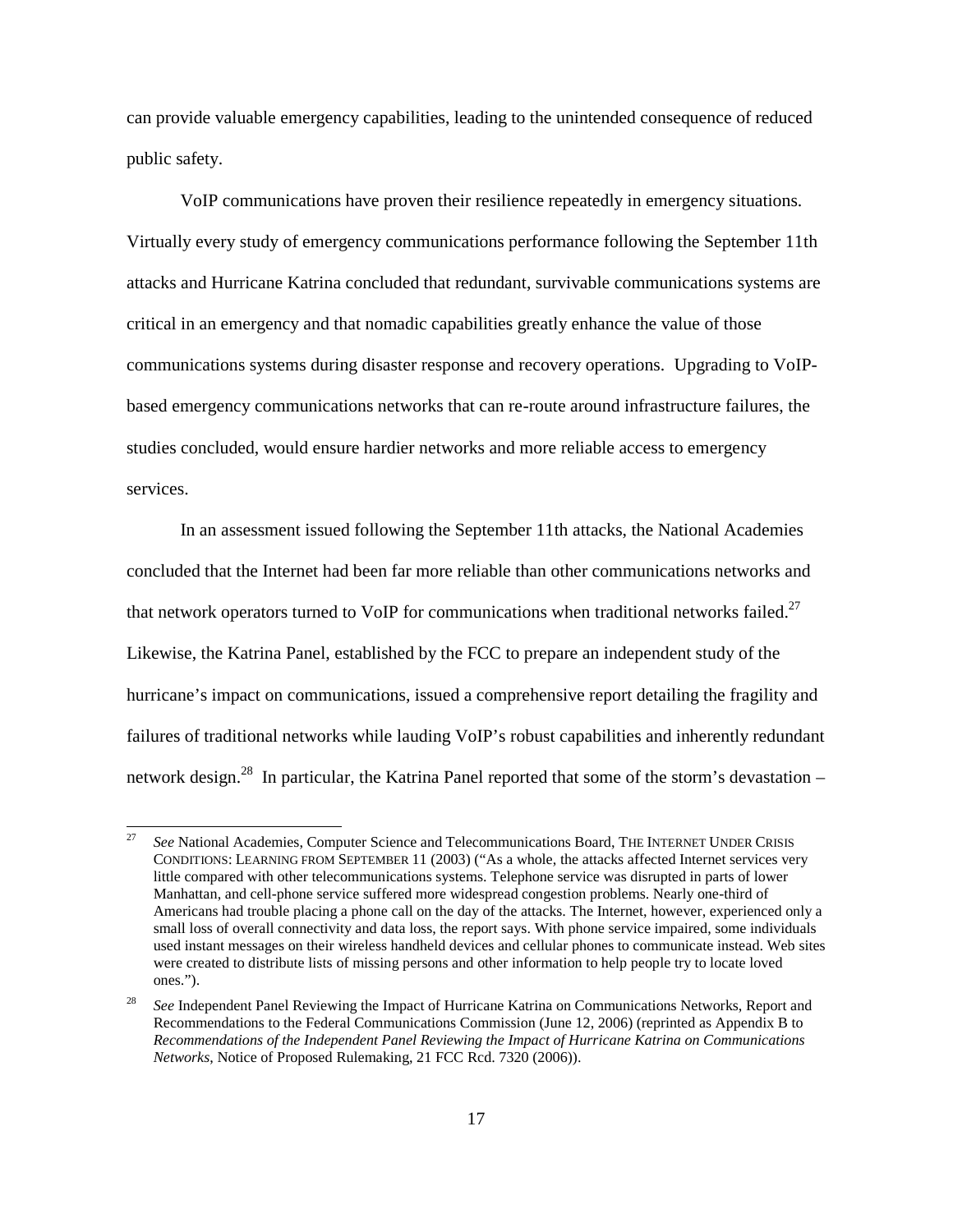service failure for more than 3 million wireline customers and key infrastructure disruptions that isolated emergency responders – could have been mitigated, and restoration facilitated, if public safety entities had redundant systems in place. $^{29}$ 

Nomadic interconnected VoIP services also played a well-documented role during Katrina's immediate aftermath. When the storm disabled completely the New Orleans city government's telephone network and all other communications systems, the New Orleans Mayor relied on interconnected VoIP to call to President Bush and to coordinate the efforts of state and local authorities. The Mayor's staff was able to deploy interconnected VoIP "virtually" by downloading a nomadic interconnected VoIP provider's software to several laptops and establishing several accounts. For five critical days following the storm, this interconnected VoIP connection provided the Mayor's only reliable outside contact.<sup>30</sup>

Much more recently, interconnected VoIP again proved its resilience in the face of crisis when the I-35 bridge collapsed in Minneapolis earlier this month and when an earthquake devastated southern Peru last week. In Minnesota, the developer of the municipal Minneapolis Wi-Fi network, only one-sixth deployed at the time, disabled paid log-in requirements to allow unfettered support for data transmission and interconnected VoIP communications – which proved particularly valuable as traditional communications networks in the city were overwhelmed.<sup>31</sup> The Wi-Fi network developer also rapidly deployed additional access points (and wireless video cameras) near the collapsed bridge for use in the rescue work, thereby

<sup>29</sup> *See id.* at 8, 23.

<sup>30</sup> *See* Christopher Rhoads, Cut Off: At Center of Crisis, City Officials Faced Struggle to Keep in Touch, WALL STREET JOURNAL (Sept. 9, 2005) (describing the Mayor's use of Vonage accounts to connect with the outside world) (*available at http://www.von.org/usr\_files/Katrina%20-%20WSJ%20-- %20Cut%20off%20Mayors%20office%20uses%20VoIP%209-9-05.pdf*).

<sup>31</sup> *See* Carol Wilson, Muni Wi-Fi Boosted by Post-Disaster Performance, Telephony Online (Aug. 9, 2007) (*available at http://telephonyonline.com/home/news/muni\_wifi\_minneapolis\_080907/*).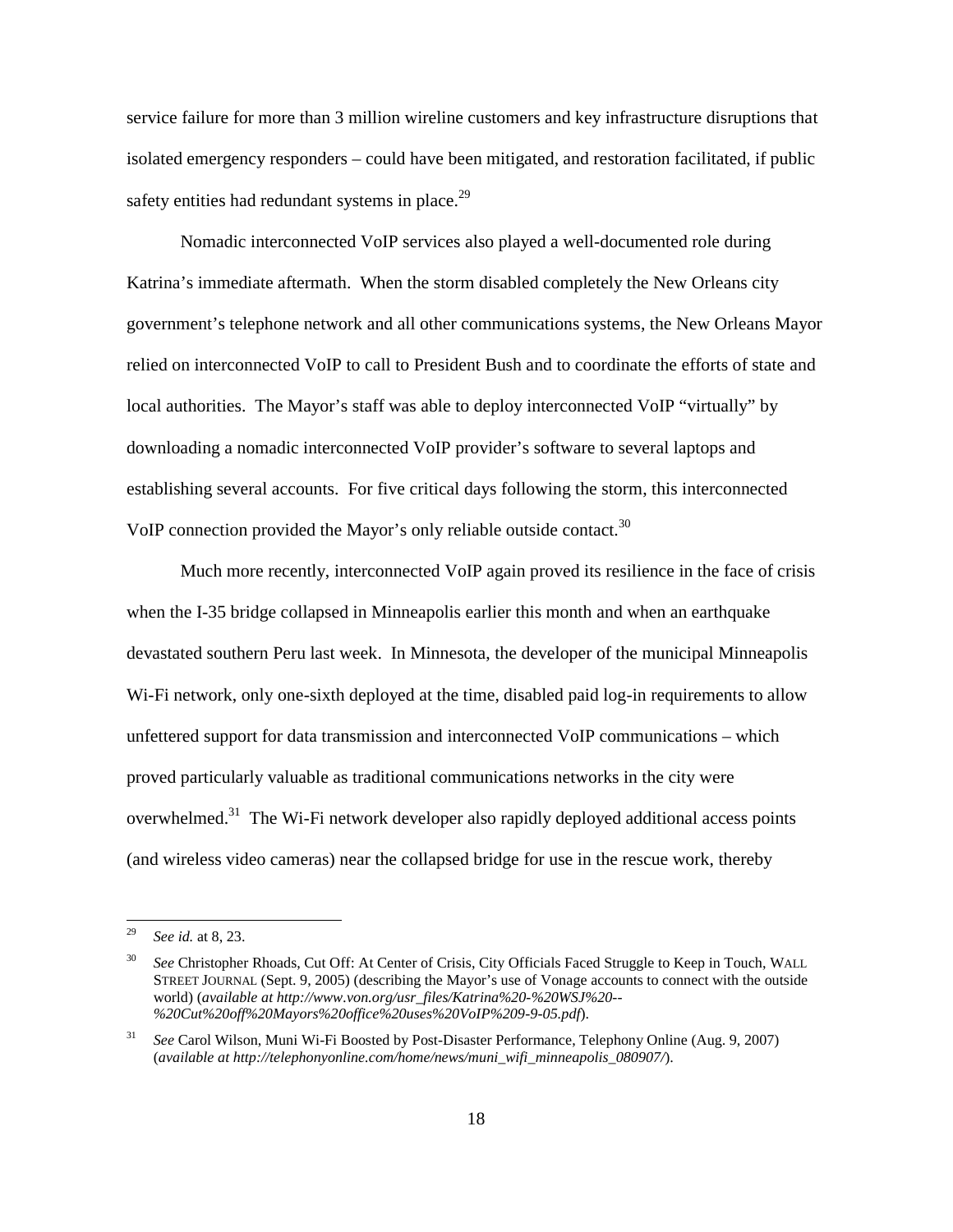facilitating connectivity for interconnected VoIP communications and other IP-based communications. The Minneapolis Wi-Fi network's performance during the crisis, and the speed with which it was expanded when necessary, demonstrates the value and durability of mesh Wi-Fi networks powered by IP.

In Peru, the magnitude-8 quake killed hundreds, turned cities to rubble, and completely disabled traditional wireline and wireless voice services. Survivors turned to a nomadic interconnected VoIP service – "the only phone that was working" – to contact the outside world.<sup>32</sup> As in other public safety crises, the resiliency and redundancy inherent in interconnected VoIP services ensured that communications with the earthquake-scarred areas were possible even though all other voice services had been crippled.

The success and promise of interconnected VoIP in the face of actual emergencies demonstrate the technological advances that flow from a flexible regulatory approach that encourages innovation. Indeed, several local communities, states, and federal agencies have adopted interconnected VoIP communications systems since September 11th and Katrina. In Tammany Parish, Louisiana – where Katrina destroyed the tandem serving the PSAP and virtually all other wireline infrastructure – parish officials have converted to an IP-based public safety communications system that, among other things, incorporates network redundancies allowing the PSAP to connect with other PSAPs in the region independent of the 911 tandem. Similarly, the Metropolitan Emergency Services Board in Minneapolis/St. Paul is assessing an IP-based communications solution that would link the 26 PSAPs it manages,  $33$  and the Arizona

<sup>&</sup>lt;sup>32</sup> CNN Transcript, American Morning, At Least 337 Dead in Peru Earthquake (Aug. 16, 2007, 7:00 AM Broadcast) (describing a survivor's reliance on a Vonage account) (*available at http://transcripts.cnn.com/TRANSCRIPTS/0708/16/ltm.01.html*).

<sup>33</sup> *See* Marguerite Reardon, 911 Dials IP Technology, ZDNet News (Jan. 13, 2006) (*available at http://news.zdnet.com/2100-9595\_22-6026770.html).*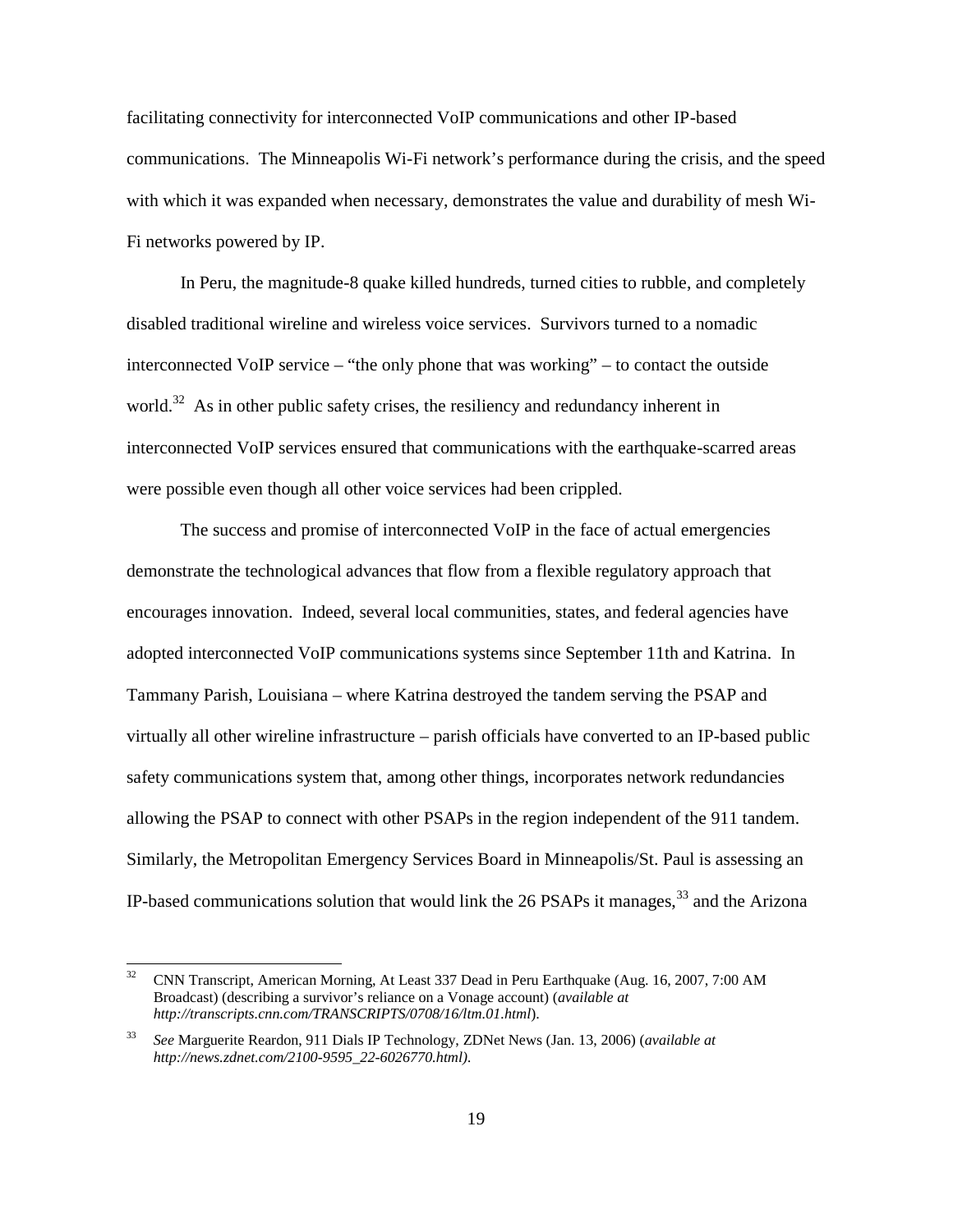state government has implemented interconnected VoIP communications systems in each of its 114 state agencies.<sup>34</sup> In addition, the state of Washington's Emergency Management Division has created a self-contained mobile command post that relies on satellite-connected nomadic interconnected VoIP to provide communications capability on a moment's notice in disaster recovery situations.<sup>35</sup>

Federal agencies recognize the innovative power and public safety potential of interconnected VoIP communications as well. The Department of Homeland Security has recognized the central role that VoIP can play in disaster response and recovery, and it assembled a panel of public safety and industry experts to highlight the critical public safety communications needs that IP-based systems can serve.<sup>36</sup> The Department of Commerce converted to an agency-wide interconnected VoIP system to enhance its ability to make emergency broadcasts similar to a "reverse 911"; depending on the nature of a particular emergency situation, Commerce officials can direct voice, text, or data information to all employees or to specified subgroups. The Environmental Protection Agency, which has adopted an interconnected VoIP system for its Disaster Recovery Center, selected an IP-based solution because it allows the agency to relocate handsets and end-users on the fly, while maintaining reliable communications with redundant back-up capabilities. The Department of Energy, the

<sup>34</sup> *See* Dan Tynan, Arizona Hears the Call of IP Telephony, Government Computer News (Aug. 29, 2005).

<sup>35</sup> *See* Placing Cost Effective VoIP Satellite Communication in the Hands of our Emergency First Responders (Feb. 24, 2006) (*available at http://news.thomasnet.com/companystory/478586*).

<sup>36</sup> The Department of Homeland Security roundtable found that IP-based systems have several critical disasterrecovery applications, including: radio system connections (*i.e.,* connect communications center to a mountain top transmitter); radio system to radio system interface (*i.e.,* connecting two or more radio systems via a VoIP link); dispatch interface (*i.e.*, using VoIP to enable dispatchers to communicate with each other); bridging systems (*i.e.,* using VoIP to connect radio systems that do not support direct interconnection); system and subscriber unit interfaces (*i.e.,* communications from radio system to radios, PDAs, wireless laptops, or direct communications among such devices, in the event of infrastructure failure). *See* Department of Homeland Security, Office for Interoperability and Compatibility, Roundtable on Public Safety Interoperability and Voice Over Internet Protocol (2007) (*available at http://www.safecomprogram.gov/NR/rdonlyres/F5097180-FD4C-463A-8050-F24489853ED7/0/2ndRoundtableonPublicSafetyInteroperabilityandVoIPmeetingreport.pdf*).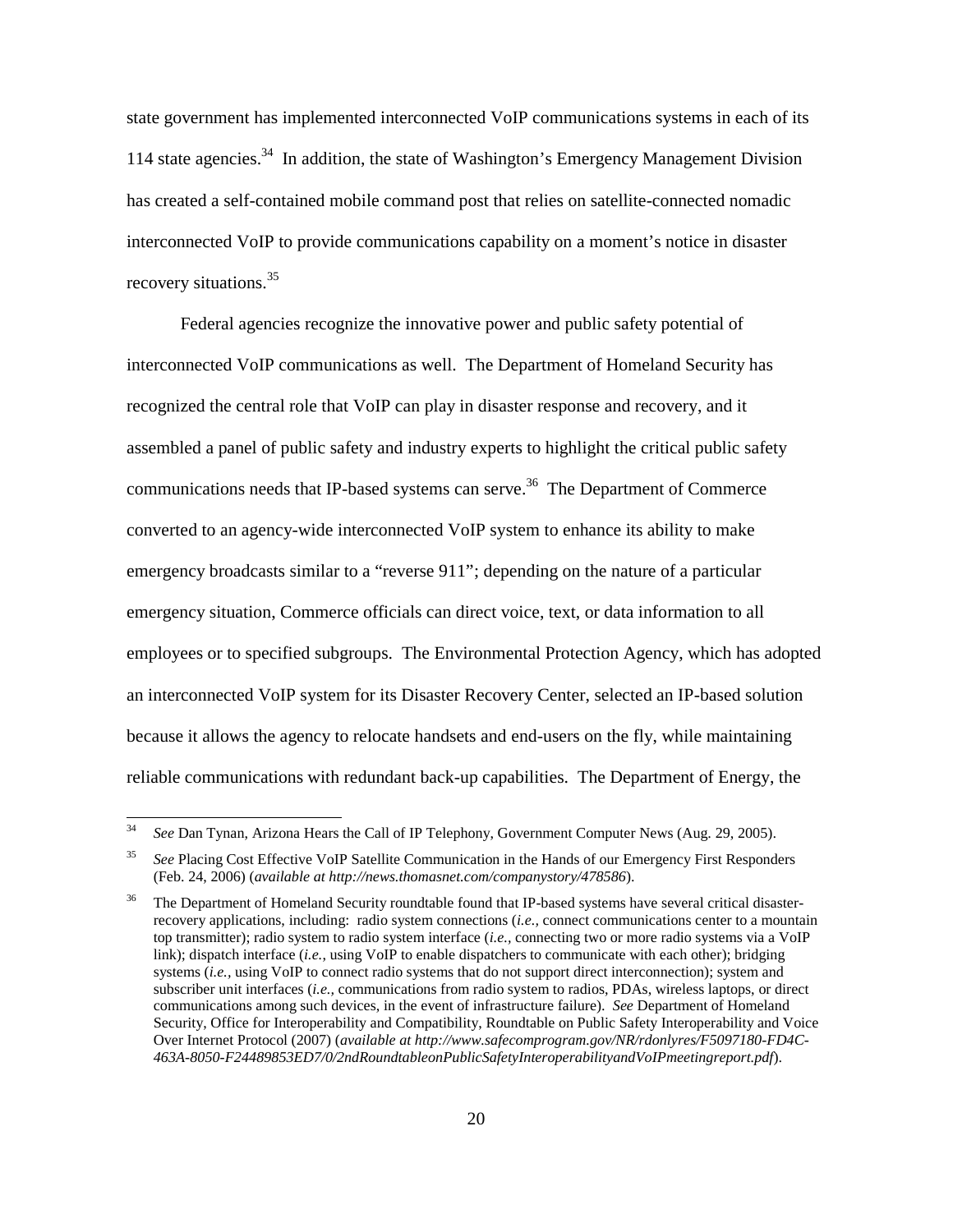Census Bureau, the Securities and Exchange Commission, and the Food and Drug Administration have migrated to interconnected VoIP as well. Indeed, even Congress has recognized VoIP's fundamental role in interoperable communications for use in disasterrecovery: legislation signed into law earlier this month modifies NTIA's \$1 billion interoperable communications grant program by clarifying that IP-based solutions are eligible targets for funding. $37$ 

The IP-based communications industry is justifiably proud of the technology's achievements in the public safety arena, and it continues to make emergency services a key priority. The absence of insurmountable regulatory hurdles has provided industry with the technological flexibility necessary to respond rapidly and effectively and to deliver the best possible emergency service to the public – easily surpassing the capabilities of traditional communications services.

In light of interconnected VoIP's impressive track record and largely untapped potential, the Commission should avoid imposing unattainable regulatory hurdles that would serve only to jeopardize the technology's role in pubic safety, particularly given the Commission's "core goal" of enabling "first responders to render aid, regardless of the technology or platform employed."<sup>38</sup> Premature application of overly burdensome and technologically infeasible requirements to nomadic and mobile interconnected VoIP services, without a clear assessment of the relative costs and benefits, could both impede current public safety solutions and seriously impair the development of innovative interconnected VoIP alternatives in the market. This, in turn, would slow the deployment of technologies that may have public safety advantages.

<sup>37</sup> *See* Pub. L. No. 110-53, Implementing Recommendations of the 9/11 Commission Act of 2007, § 2201 ("Nothing in this section shall be construed or interpreted to preclude the use of funds under this section by any public safety agency for interim or long-term Internet Protocol-based interoperable solutions.").

 $38$  NPRM [6.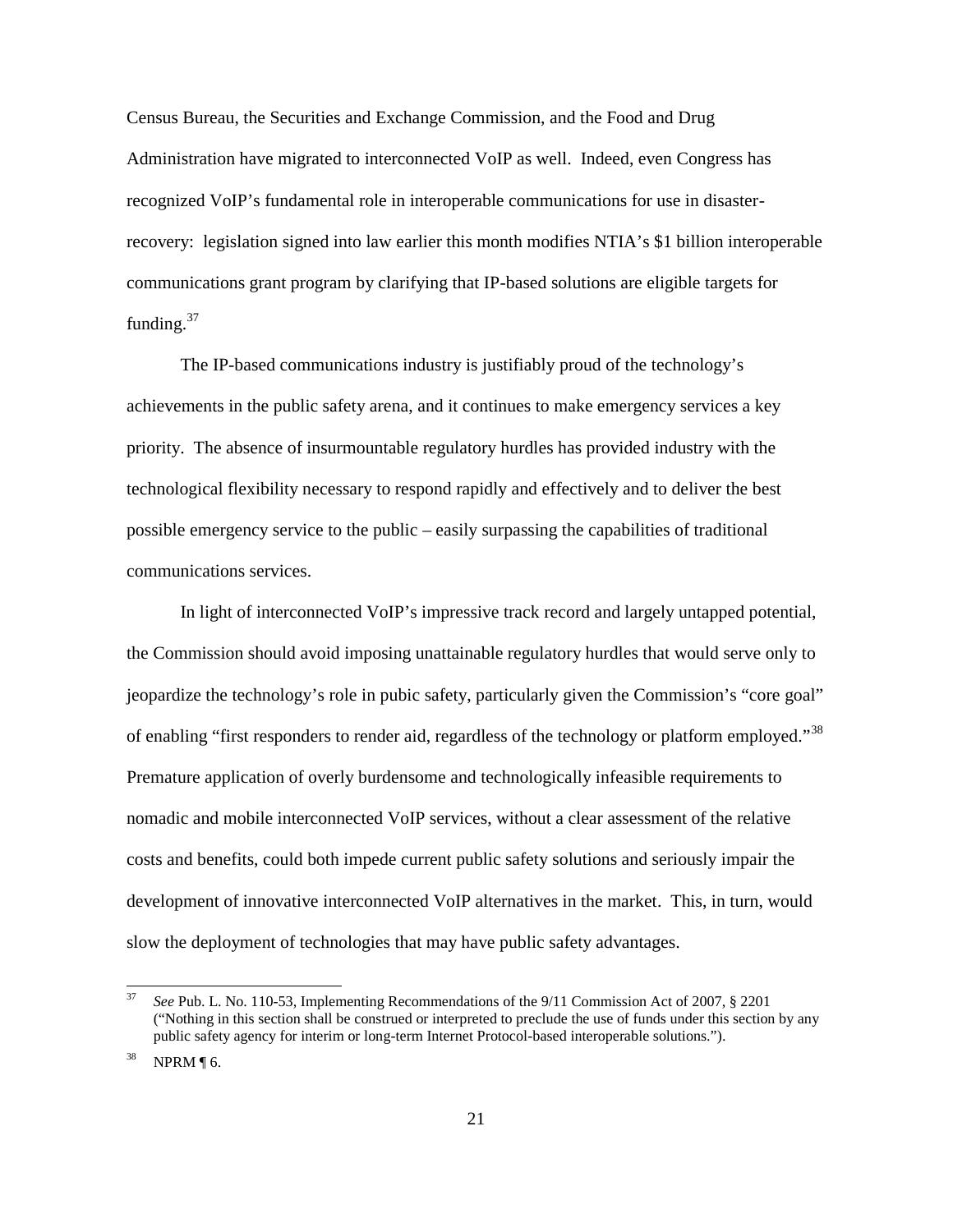Accordingly, the Commission should refrain from making any decision about whether to impose autolocation and accuracy requirements until it has had an opportunity to assemble a full record assessing both the benefits and costs of such requirements – including the impact on the deployment of more survivable interconnected VoIP services.

# **VII. THE COMMISSION SHOULD CONVENE A TECHNICAL ADVISORY COMMITTEE TO REVIEW INTERCONNECTED VOIP SERVICES AUTOLOCATION ISSUES.**

To create the proper, robust, science and technology-based record for evaluation, the Commission should convene a technical advisory committee ("TAC") to examine autolocation for interconnected VoIP services. Because interconnected VoIP services cover a wide array of configurations and present their own unique technological challenges, the VON Coalition believes that this new TAC should focus exclusively on interconnected VoIP. Thus, the TAC would parallel, but be separate from, the technical advisory committee proposed by Commissioner Adelstein, the National Emergency Number Association, and many others to address accuracy requirements for CMRS.<sup>39</sup>

The Commission should ensure that the proposed TAC has sufficient time to complete its work. Unlike the CMRS industry, which has already compiled a valuable collection of information through the work of NRIC VII and ESIF, the interconnected VoIP industry lacks a substantial body of work on E911 autolocation. Accordingly, the proposed TAC's charter for interconnected VoIP services should run significantly longer than the one-year timeframe that has been proposed for a wireless E911 TAC.<sup>40</sup>

<sup>39</sup> *See, e.g.,* Comments of NENA at 5 (filed July 5, 2007); Comments of AT&T at 3-6 (filed July 5, 2007); Comments of CTIA at 6-7 (filed July 5, 2007); Comments of the Rural Cellular Association at 8-10 (filed July 5, 2007).

<sup>40</sup> *See, e.g.,* Comments of AT&T at 4 (filed July 5, 2007); Comments of the Rural Cellular Association at 9 (filed July 5, 2007).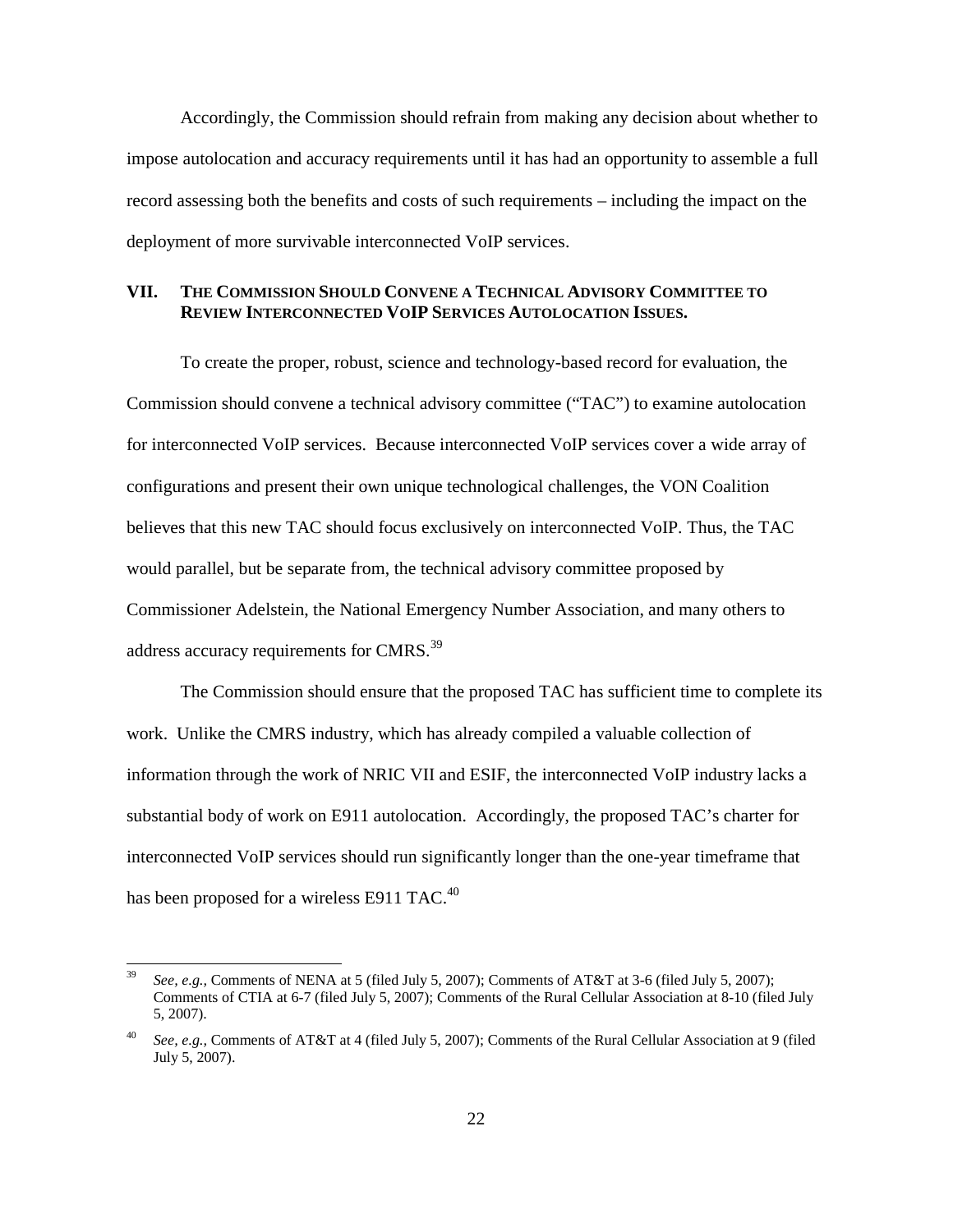The proposed TAC should have a membership drawn from all stakeholders – including network operators, equipment manufacturers, interconnected VoIP service providers, public safety representatives, and consumers. The collaborative work of a representative group would provide the Commission with an accurate and objective assessment of the technological feasibility of complying with the proposed regulations and an analysis of the benefits and costs of doing so.

Among other issues, the Commission should direct the proposed TAC to develop a record and then report on the following matters, each of which is critical to the regulatory analysis the Commission must undertake:

- o What autolocation technologies are technically feasible for which types of interconnected VoIP services, and in what settings or environments?
- o How often, and for what types of interconnected nomadic or mobile VoIP services, are customer-provided registered locations inadequate? How often would currently available autolocation technologies provide more accurate information to PSAPs? How often would customer-provided registered locations provide more accurate information?
- o Which interconnected nomadic or mobile VoIP services, if any, would see a significant improvement in the accuracy of information provided to PSAPs as a result of deploying autolocation technologies in place of customer-provided registered locations? What is the appropriate definition of a "significant improvement" (*e.g.*, results that are at least *X* meters more accurate for at least 5 percent of 911 calls)?
- o What associated accuracy parameters are technically feasible, and according to what type of testing methodologies?
- o What are the projected costs of implementing an E911 autolocation solution for those interconnected nomadic or mobile VoIP services, if any, that would see a significant improvement in accuracy? Would an autolocation obligation discourage the provision of these services and, if so, to what extent and in what areas?
- o What are the operational impediments to deploying autolocation for interconnected nomadic or mobile VoIP services, if any, that would see a significant improvement in accuracy? How much time would be reasonably necessary to phase in a requirement to deploy autolocation capabilities?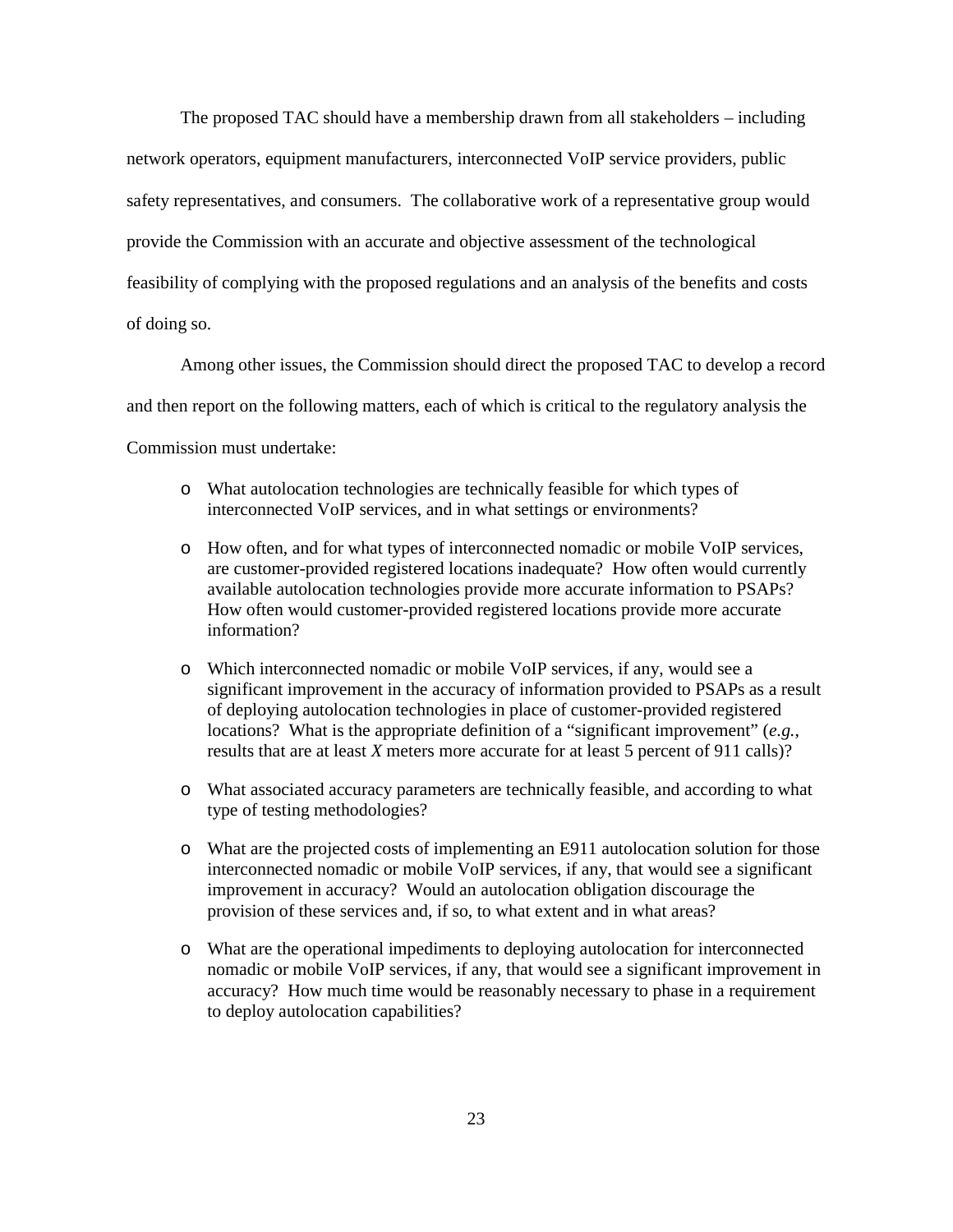- o How often, and in what contexts, have interconnected VoIP services been combined with other voice services  $(e.g., \text{CMRS or landing})$  such that the consumer will have the ability to place an automatically located E911 call via the other service?
- o How often are laptops and other "softphone" platforms used to place 911 calls?
- o How can interconnected VoIP service providers feasibly handle calls for which they may have no location information, or only the coarsest (e.g. metropolitan area) location information? How can calls be delivered to PSAPs in the rare, but possible, circumstance in which an interconnected VoIP provider or third party connectivity provider lacks a connection to the relevant selective router?

Of course, the proposed TAC may need to reorient its analysis based on its findings, and additional areas of inquiry may emerge. All the same, the VON Coalition believes that the Commission should have the benefit of the TAC's full report on the issues identified above before making regulatory decisions that will have profound effects on public safety communications, and on the availability of and innovation around interconnect VoIP services.

## **VIII. THE COMMISSION SHOULD CONSIDER OTHER AVENUES THAT CAN FOSTER IMPROVED E911 CAPABILITY FOR INTERCONNECTED VOIP SERVICES.**

The VON Coalition also urges the Commission not to focus on autolocation and accuracy to the exclusion of other critical aspects of creating an overall functioning E911 system. As the National Emergency Number Association ("NENA") pointed out in its Part A comments, there are still 75 percent of PSAPs that do not have wireless Phase II capability – which also means that they are less likely to have the capability to handle interconnected VoIP E911 calls for "portable" or "mobile" services. Those PSAPs that have not been able to upgrade to handle interconnected VoIP calls need to be able to do so. PSAPs and interconnected VoIP providers still do not have equivalent liability protection to traditional carriers, which continues to make some PSAPs leery of accepting interconnected VoIP E911 calls. Other examples of important issues affecting the overall implementation of E911 for interconnected VoIP are: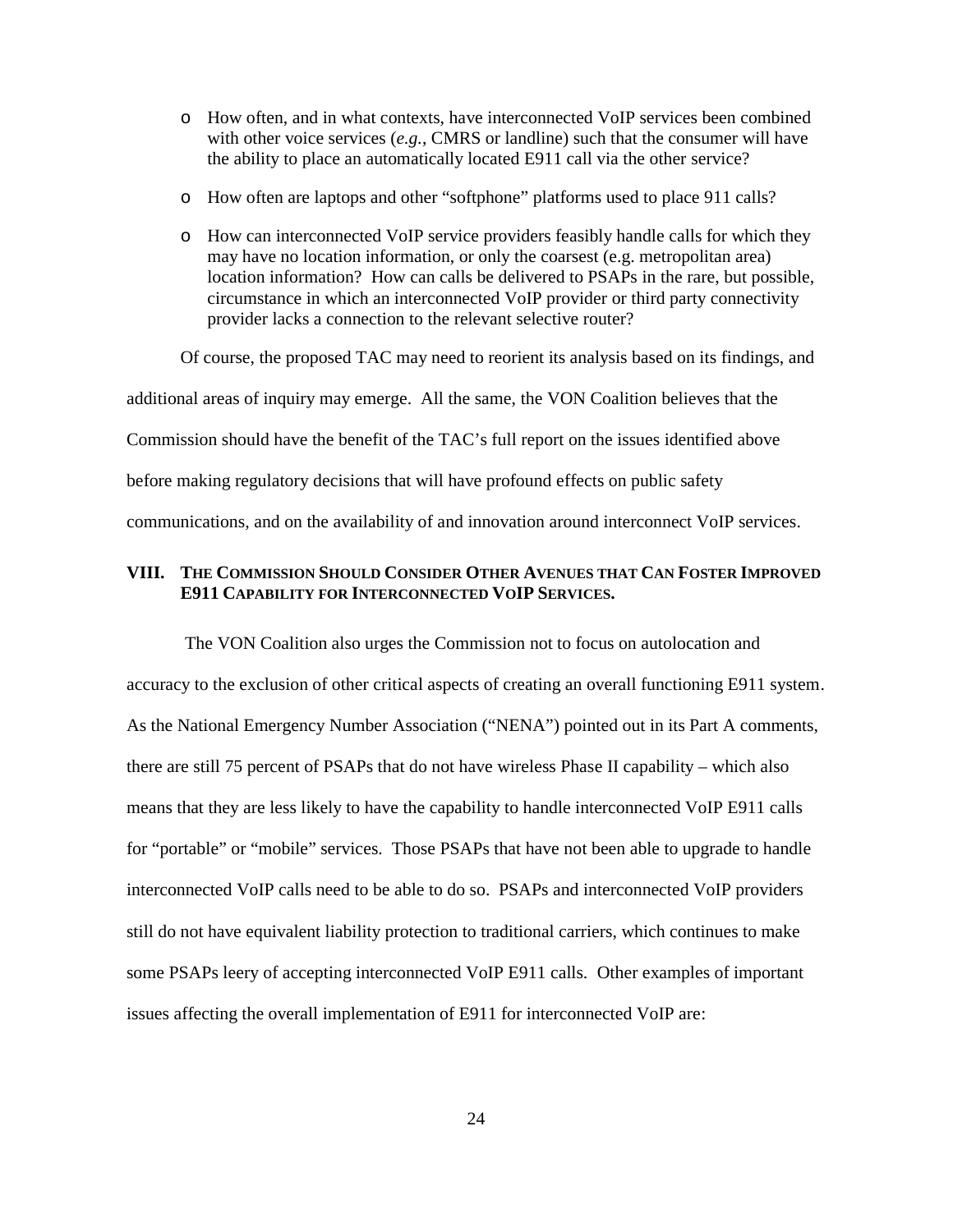- *Selective Routers to Which There Are No Available Connections.* As VON and NENA explained in their Joint Petition for Clarification, there are selective routers for which a dedicated connection may never economically make sense and may never be provisioned.<sup>41</sup> No third party provider today can connect an interconnected VoIP provider to 100 percent of selective routers nationwide. In these instances, interconnected VoIP providers cannot deliver E911 as prescribed by the Commission's rules.
- *Underequipped PSAPs.* No matter how location information is collected, many PSAPs are still not equipped with the dynamic data update capability necessary to handle or recognize autolocation information received from all interconnected VoIP numbers (*i.e*., from a non-native nomadic VoIP subscriber.) While this limitation is not covered in the NPRM, it is a threshold barrier that will preclude seamless and robust emergency access capabilities regardless of the requirements of the Commission's autolocation information rules.<sup>42</sup>
- *Location Reference Service*. As explained above, developing an autolocation solution for nomadic and mobile interconnected VoIP services presents a profound technological challenge because the vast majority of interconnected VoIP providers do not operate radio networks that they can use for autolocation purposes. The Commission should consider whether a location reference service, similar to GPS but with greater indoor capability, could be provided, perhaps by the 700 MHz Public Safety Broadband Licensee as that network is built out to over 99 percent of the country.
- *Trial and Test Service Offerings.* The Commission should also confirm that any autolocation rules it adopts for nomadic or mobile interconnected VoIP services do not apply to services offered on a trial basis or to test new service offerings.<sup>43</sup> This would allow providers to fine-tune service offerings early in the development stage and to implement full emergency access capability in the event of commercial roll out. In these situations, the interconnected VoIP service provider would instruct the consumer about the emergency access limitations of the service and instruct the consumer not to disconnect existing wireline or CMRS connections.
- *Transitioning to an IP-based E911 system*. As has often been observed, today's E911 network is architected on network technologies from the 1950s and 1960s. Moving to an IP-based E911 network will not only make it easier to deliver E911 calls, but will open up a host of other possible uses for E911 connectivity.

<sup>41</sup> *See VON-NENA Petition* at 6-8.

<sup>42</sup> *See id.; see also T-Mobile Petition*.

<sup>43</sup> *See VON-NENA Petition* at 10.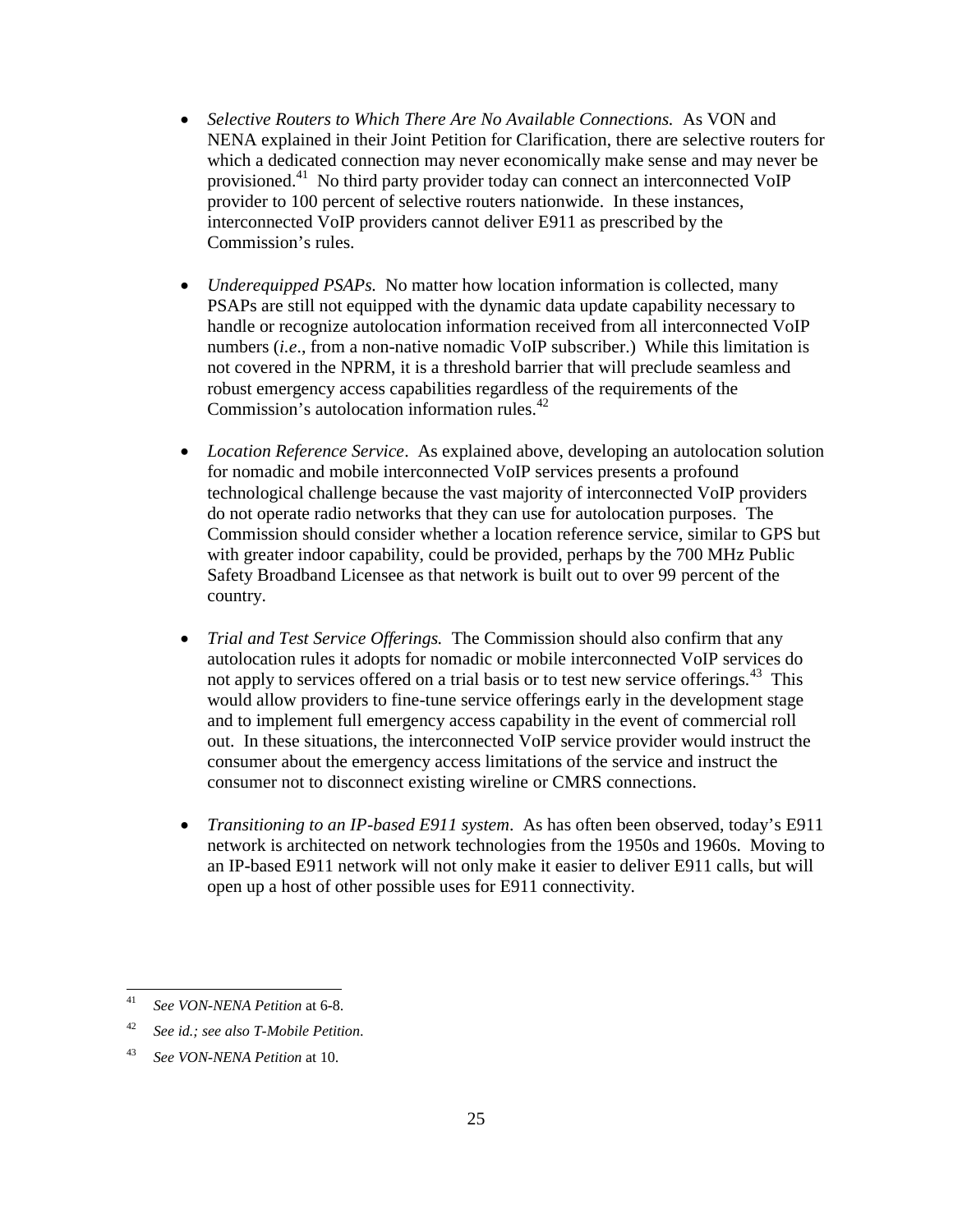Each of these issues is closely intertwined with the proposals and overall goals presented in the NPRM. Several of them highlight the fact that interconnected VoIP service E911 requires input and cooperation from a broad array of actors, not just the service providers and equipment manufacturers. VON therefore urges the Commission to consider these issues carefully when assessing interconnected VoIP services' role in emergency communications. In particular, the Commission should take action promptly on the pending petitions for clarification that relate to several of these issues.<sup>44</sup>

#### **CONCLUSION**

The VON Coalition strongly supports the Commission's objective – enhancing public safety and ensuring that the public can use 911 and E911 to summon help. However, it is just not possible at this time to implement autolocation requirements at the CMRS accuracy level across the broad range of interconnected VoIP services. Indeed, as the Part A comments show, it is not even possible for CMRS carriers to meet those requirements at every PSAP. Therefore, imposing autolocation and CMRS accuracy requirements on interconnected VoIP services would only create further impediments to their development and deployment. This would be a truly counterproductive result because interconnected VoIP services have proven to be survivable and robust even in times of high network stress and failure – such as the September 11th attacks, Hurricane Katrina, and the Minneapolis bridge collapse.

As with CMRS accuracy requirements, the Commission should take the time to conduct a thorough examination of potential interconnected VoIP autolocation technologies, along with the benefits and the costs of autolocation and accuracy requirements. This evaluation will allow the

<sup>44</sup> *See, e.g., VON-NENA Petition; T-Mobile Petition.* The Commission has acknowledged that such petitions are pending and stated that it would take action in this docket (WC Docket No. 05-196). *See Service Rules for the 698-746, 747-762 and 777-792 MHz Bands*, Report and Order and Further Notice of Proposed Rulemaking, 22 FCC Rcd. 8064, 8114 ¶ 136 (2007).